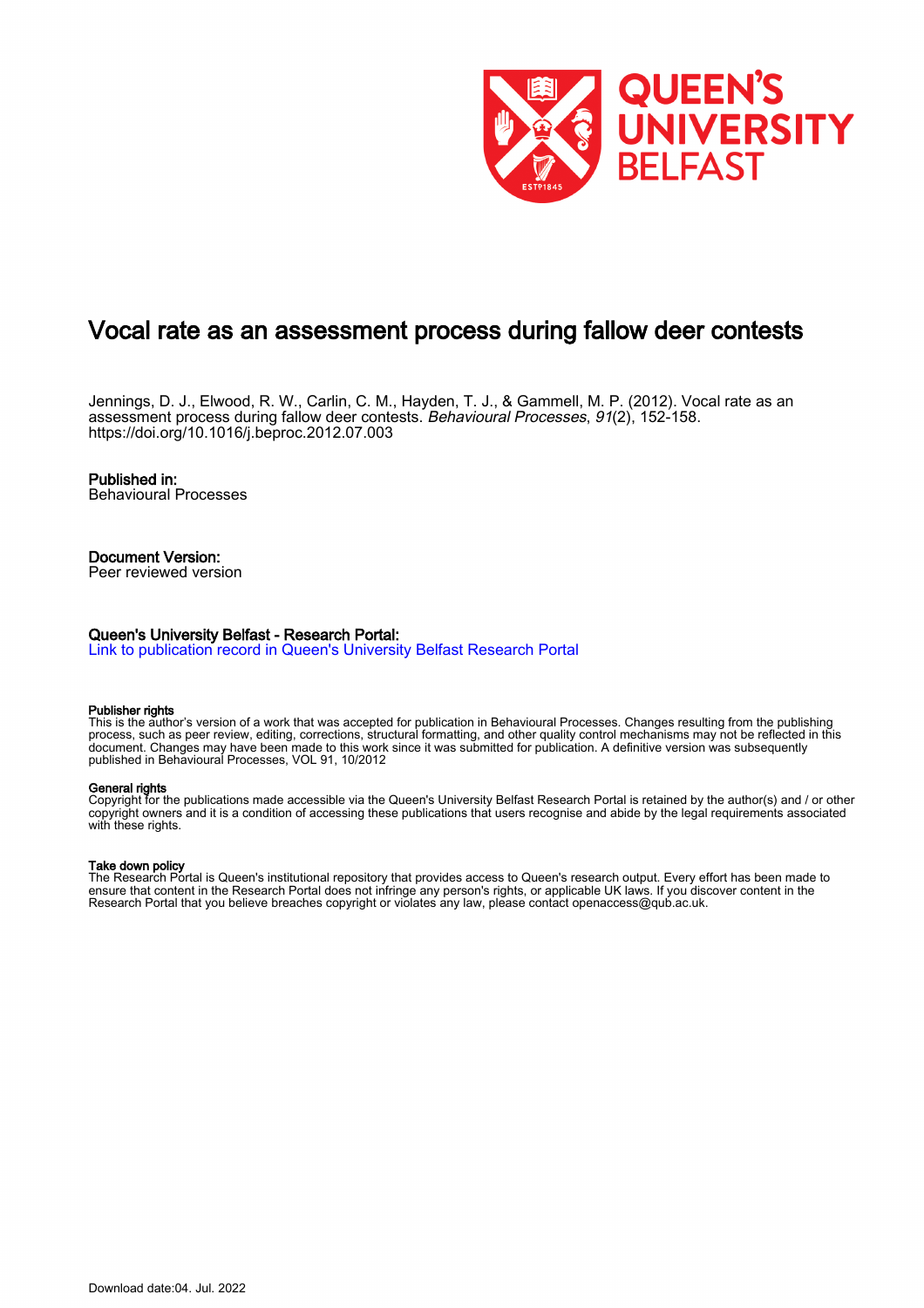## Accepted Manuscript

Title: Vocal rate as an assessment process during fallow deer contests

Authors: Dómhnall J. Jennings, Robert W. Elwood, Caitríona M. Carlin, Thomas J. Hayden, Martin P. Gammell

PII: S0376-6357(12)00148-9 DOI: [doi:10.1016/j.beproc.2012.07.003](dx.doi.org/doi:10.1016/j.beproc.2012.07.003) Reference: BEPROC 2515

To appear in: *Behavioural Processes*

Received date: 23-4-2012 Revised date: 10-7-2012 Accepted date: 10-7-2012



Please cite this article as: Jennings, D.J., Elwood, R.W., Carlin, C.M., Hayden, T.J., Gammell, M.P., Vocal rate as an assessment process during fallow deer contests, *Behavioural Processes* (2010), doi:[10.1016/j.beproc.2012.07.003](dx.doi.org/10.1016/j.beproc.2012.07.003)

This is a PDF file of an unedited manuscript that has been accepted for publication. As a service to our customers we are providing this early version of the manuscript. The manuscript will undergo copyediting, typesetting, and review of the resulting proof before it is published in its final form. Please note that during the production process errors may be discovered which could affect the content, and all legal disclaimers that apply to the journal pertain.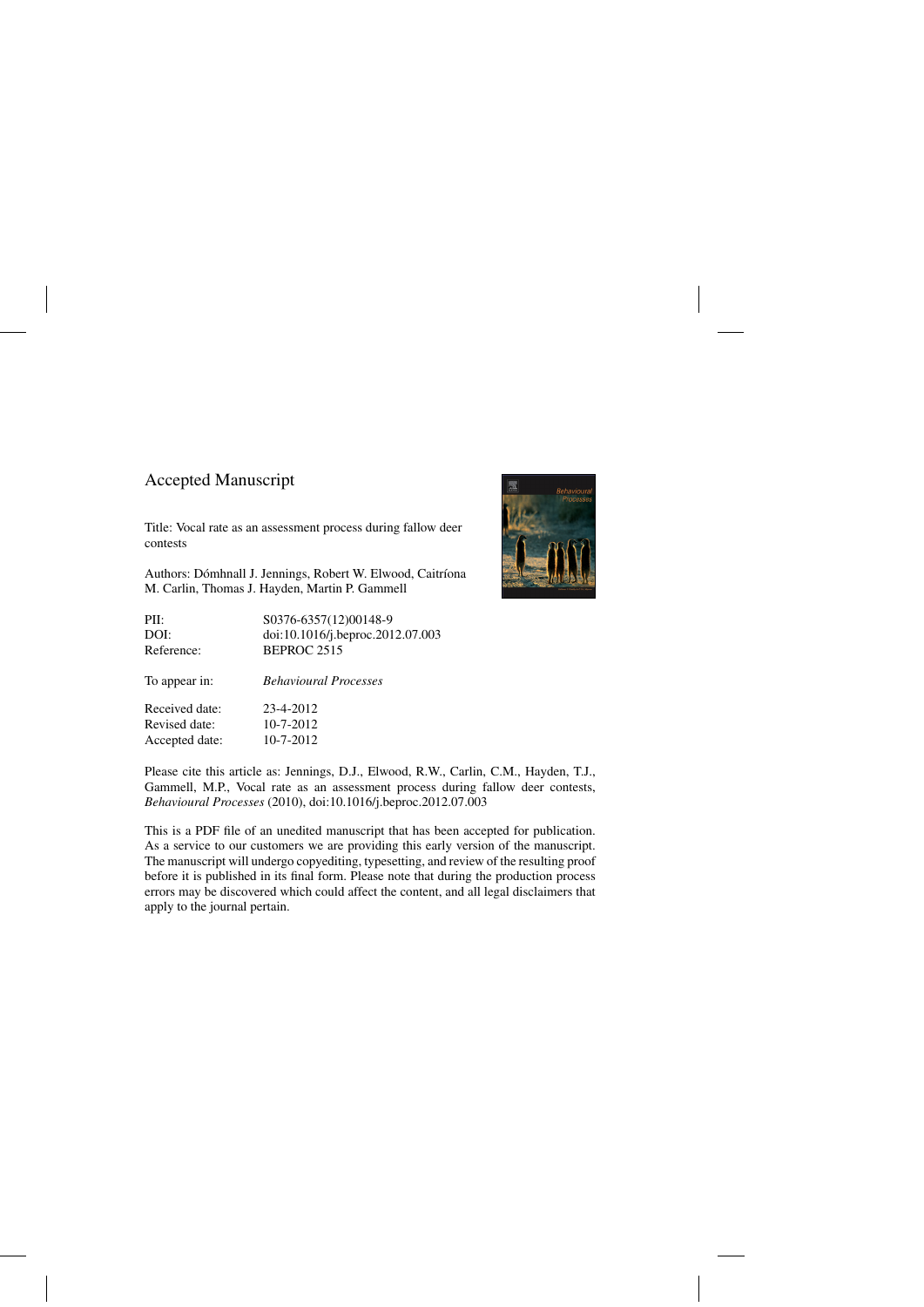| 1  | Vocal rate as an assessment process during fallow deer contests                                                                                     |
|----|-----------------------------------------------------------------------------------------------------------------------------------------------------|
| 2  |                                                                                                                                                     |
| 3  | Dómhnall J. Jennings <sup>a*</sup> , Robert W. Elwood <sup>b</sup> , Caitríona M. Carlin <sup>c</sup> , Thomas J. Hayden <sup>d</sup> and Martin P. |
| 4  | Gammell <sup>e</sup>                                                                                                                                |
| 5  | <sup>a</sup> Institute of Neuroscience, Newcastle University, Newcastle upon Tyne                                                                   |
| 6  | <sup>b</sup> School of Biology, Queen's University, Belfast                                                                                         |
| 7  | <sup>c</sup> Centre for Environmental Science, National University of Ireland, Galway                                                               |
| 8  | <sup>d</sup> School of Biology and Environmental Science, University College, Dublin                                                                |
| 9  | <sup>e</sup> Department of Life and Physical Sciences, Galway-Mayo Institute of Technology, Galway                                                  |
| 10 |                                                                                                                                                     |
| 11 | *Correspondence: D. Jennings, Centre for Behaviour and Evolution, Institute of Neuroscience,                                                        |
| 12 | Newcastle University, Framlington Place, Newcastle upon Tyne, NE2 4HH, UK (email:                                                                   |
| 13 | domhnall.jennings@ncl.ac.uk).                                                                                                                       |
| 14 |                                                                                                                                                     |
| 15 | C. Carlin is at the Applied Ecology Unit, Centre for Environmental Science, National University of                                                  |
| 16 | Ireland Galway, University Road, Galway, Ireland (caitrona.carlin@nuigalway.ie). R. Elwood is at the                                                |
| 17 | School of Biological Sciences, Queen's University, Belfast, BT9 7BL, UK (r.elwood@qub.ac.uk). T.                                                    |
| 18 | Hayden is at the School of Biology and Environmental Science, University College, Belfield, Dublin 4,                                               |
| 19 | Ireland (tom.hayden@ucd.ie). M. Gammell is at the Department of Life and Physical Sciences,                                                         |
| 20 | Galway-Mayo Institute of Technology, Dublin Road, Galway, Ireland (martin.gammell@gmit.ie).                                                         |
| 21 |                                                                                                                                                     |
|    |                                                                                                                                                     |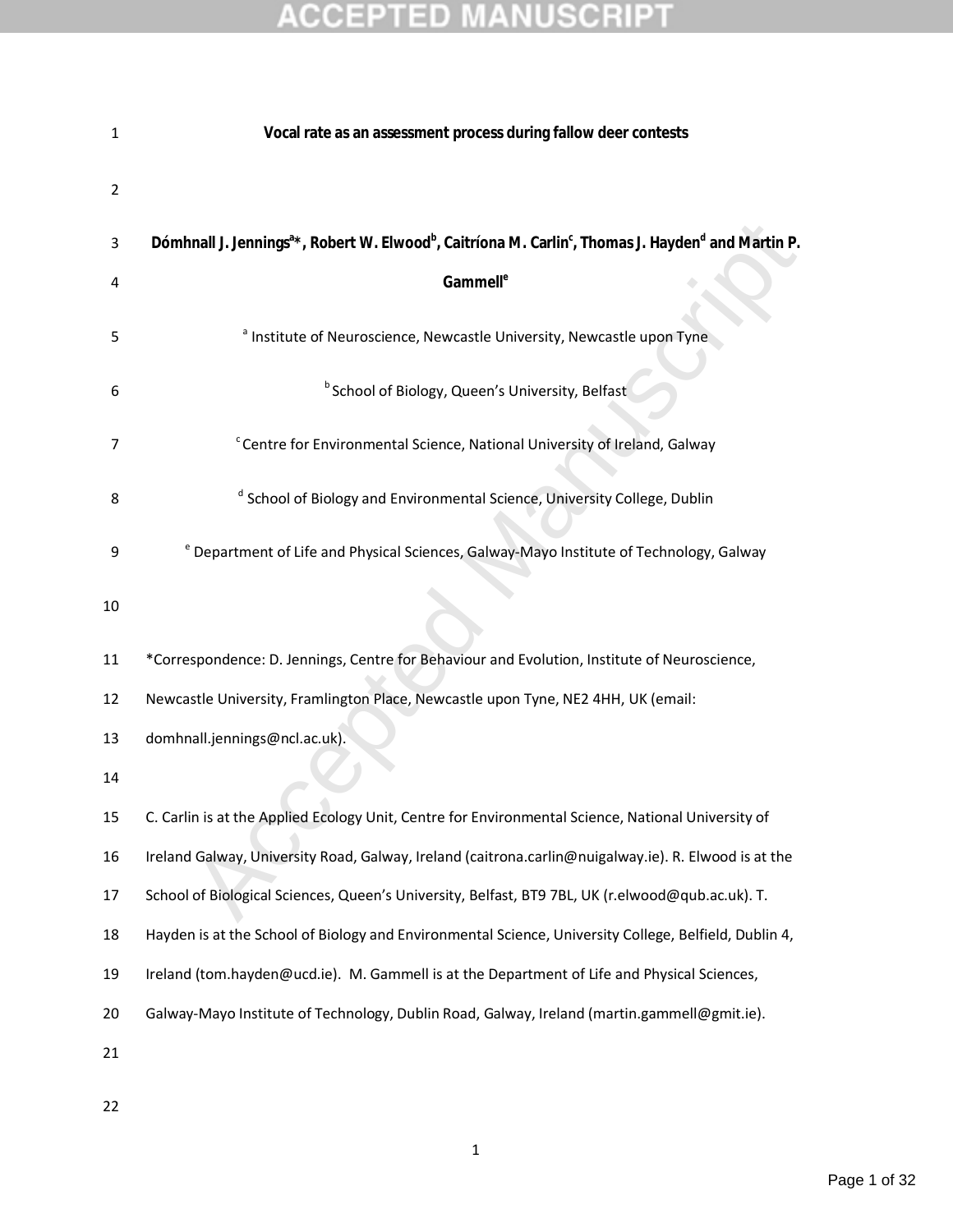| ۰. |  |
|----|--|
|    |  |
|    |  |

### **Abstract**

| 24 | Two types of model propose that strategic decisions during contests are determined either by (i) a      |
|----|---------------------------------------------------------------------------------------------------------|
| 25 | mutual-assessment process or (ii) a self-assessment process. Vocal signals are thought to convey        |
| 26 | information about the competitive abilities of individuals, the ultimate function of which is a         |
| 27 | reduction in costs associated with fighting consistent with the principle of mutual assessment.         |
| 28 | Nevertheless, the limited evidence that male ungulates engage in mutual assessment of vocal rates       |
| 29 | during dyadic contests has been questioned. Therefore, we examined the vocal rates of winners and       |
| 30 | losers during escalated dyadic contests between male fallow deer in order to further inform on this     |
| 31 | issue. Our results showed that winners and losers did not differ in vocal rate. The best model fit that |
| 32 | accounted for individual vocal rates included a preponderance of factors related to the opponent        |
| 33 | indicating that contestants were attending to their opponent during fights. Vocal rate was,             |
| 34 | therefore, dependent on estimates of opponent quality without reference to self, supporting an          |
| 35 | 'opponent-only' rather than a mutual assessment process.                                                |
| 36 |                                                                                                         |
| 37 |                                                                                                         |
| 38 |                                                                                                         |
| 39 | Keywords: Vocal rate, resource holding potential, fighting, self- and mutual-assessment, 'opponent-     |
| 40 | only' assessment                                                                                        |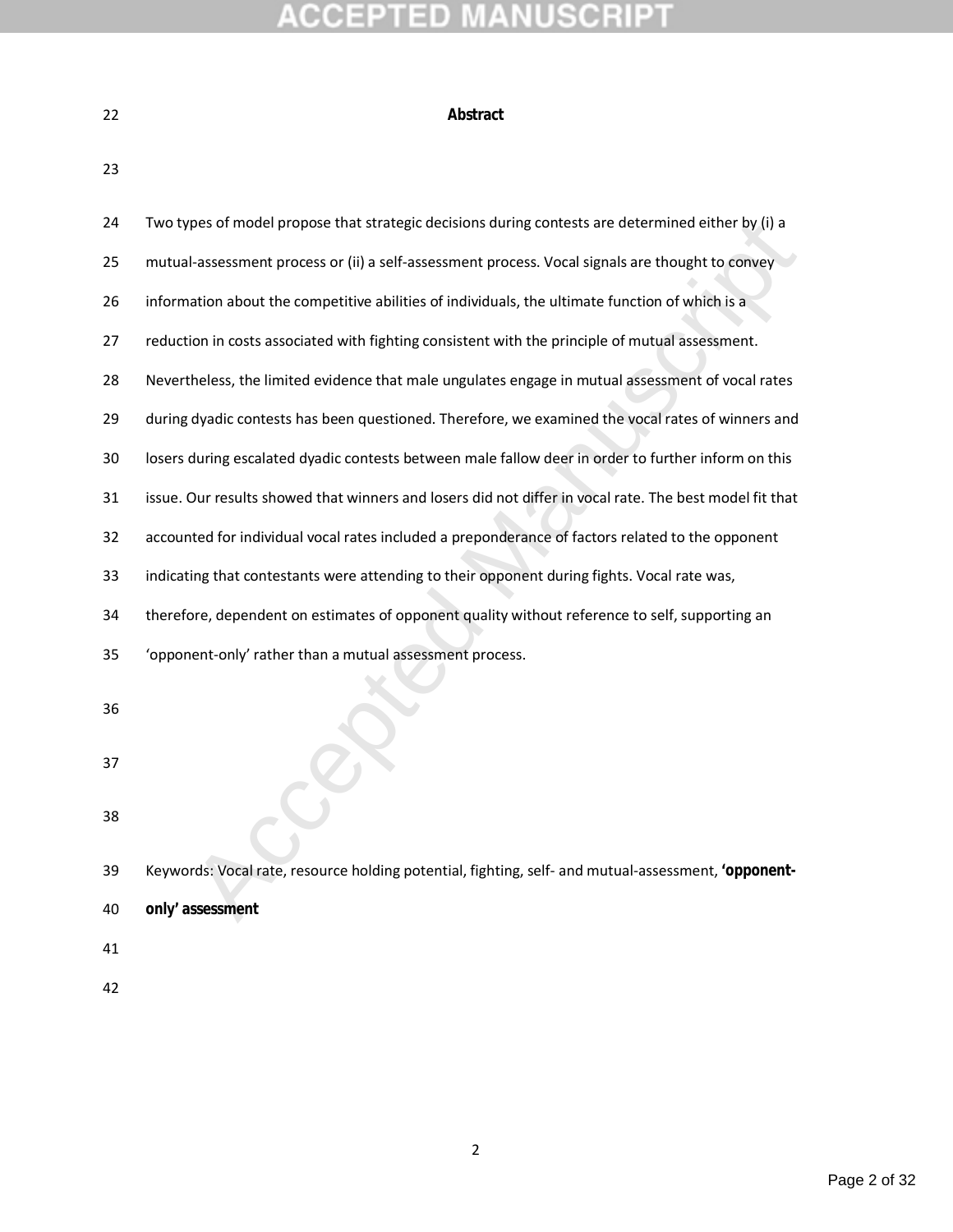### **Introduction**

| 43 | Within the field of animal competition, a single theoretical account that accurately describes the        |
|----|-----------------------------------------------------------------------------------------------------------|
| 44 | strategic decisions made by animals during dyadic contests for resources remains somewhat elusive.        |
| 45 | While contestants typically use information concerning the value of the disputed resource and             |
| 46 | adjust their tactics in accordance with this estimate (e.g. Goubault et al. 2007; Arnott & Elwood         |
| 47 | 2008), there is disagreement concerning the information gained about opponent fighting ability            |
| 48 | (Arnott & Elwood 2009). Models developed for this latter purpose can broadly be placed within two         |
| 49 | classes that differ fundamentally in how they describe the assessment process: one class emphasises       |
| 50 | the role of self-assessment whereas the other emphasises a process of mutual-assessment (Taylor &         |
| 51 | Elwood 2003; see Briffa & Sneddon 2010 for a review).                                                     |
|    |                                                                                                           |
| 52 | Under a self-assessment process no information is gathered about the quality of an                        |
| 53 | opponent. Both contestants are expected to fight until they reach some cost threshold that the            |
| 54 | individual is willing to pay (e.g. time, energy or damage). This class of model assumes that there will   |
| 55 | be no difference in the repetition rate of aggressive actions between the opponents although rates        |
| 56 | are permitted to escalate and de-escalate over the duration of the contest (Briffa & Elwood 2009,         |
| 57 | Table 1). Therefore, under a self-assessment process, contestants illustrate their quality by matching    |
| 58 | action rates with their opponent (Briffa & Sneddon 2010). Whichever contestant reaches its cost           |
| 59 | threshold first will give up at that point and its opponent will either retain, or take control of the    |
| 60 | resource (e.g. energetic war of attrition: Payne and Pagel 1996; cumulative assessment model:             |
| 61 | Payne 1998). In line with predictions regarding competitor behaviour, there is considerable empirical     |
| 62 | evidence for self-assessment as a form of contest strategy in a variety of different species (e.g. fallow |
| 63 | deer: Jennings et al. 2004, 2005a; amphipod crustacean: Prenter et al. 2006; house cricket: Briffa        |
| 64 | 2008; jumping spider: Elias et al. 2008).                                                                 |

 Models of mutual-assessment propose that each opponent gathers information about the other contestant and compares that with its assessment of its own ability or quality. One influential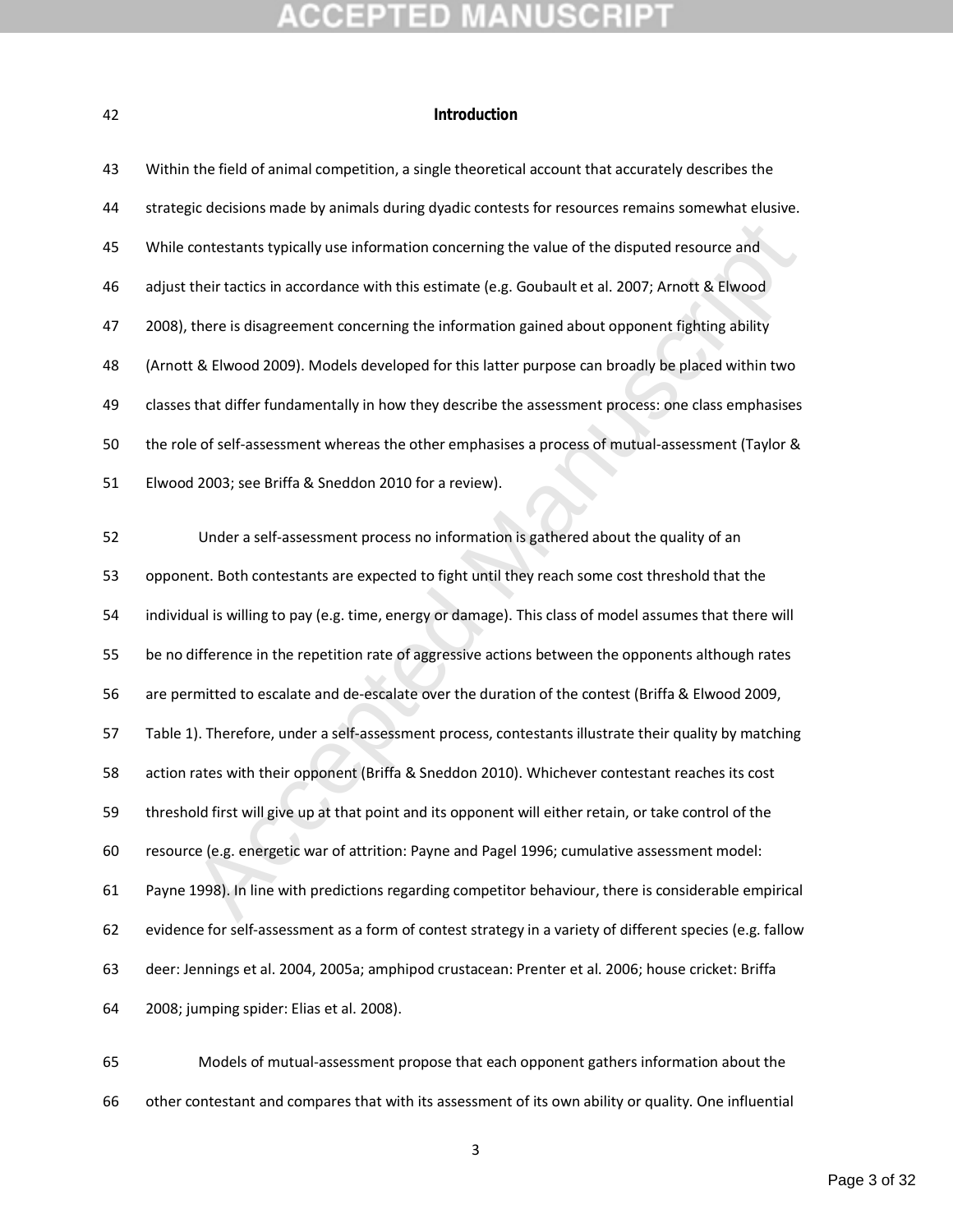## **CEPTED MANUSCR**

es that when two contestants enter into a contest that their respective estimate of each<br>squality will be poor at the beginning; however, by repeated sampling of opponent display<br>his error in assessment is reduced. Consequ account, the sequential assessment model (SAM, Enquist & Leimar 1983), is explicit as to how animals monitor the aggressive displays given by their opponent and, therefore, how opponent display rates affect the decisions that animals make during contests (Enquist et al. 1990). The model assumes that when two contestants enter into a contest that their respective estimate of each other's quality will be poor at the beginning; however, by repeated sampling of opponent display rates this error in assessment is reduced. Consequently, rather than continue until a maximum cost threshold is reached, a contestant is predicted to persist only until it determines that it will not succeed in winning and elects to abandon the interaction. Therefore, contest duration should be positively related to loser quality but negatively related to winner quality (Taylor & Elwood 2003). We would also expect a negative relationship between difference in opponent quality and contest duration (Enquist & Leimar 1983; Enquist et al. 1990) although this is not a diagnostic feature of mutual assessment (Taylor & Elwood 2003). A critical feature of the mutual assessment process is that information quality must be reliable and not easily faked; therefore, signals employed during dyadic contests are expected to be costly to produce (Maynard Smith & Harper 2003). 81 It has been shown that males of numerous species engage in vocal displays that apparently convey information about their quality and/or aggressive intent (Andersson 1994). For example, male songbirds' aggressive intent can be determined by song matching or countersinging between the prospective opponents (Todt & Naguib 2000). Similarly, interactions between males of several 85 anuran species involve an increase in individual vocal rates in response to a potential rival (e.g. Wagner 1989; Bosch & Marquez 1996). When male ungulates are vocal (but not otherwise 87 interacting) there can be a tendency towards very high vocal rates (e.g. McElligott & Hayden 1999) relative to the rates observed when males are engaged in multi-male vocal contests (e.g. Wolff 89 1998) or in pairwise interactions (e.g. Clutton-Brock & Albon 1979). In the latter case it has been argued that high vocal rates inhibit vocal exchanges between individuals because one member of the interacting dyad is actively prevented from vocalizing (e.g. Clutton-Brock & Albon 1979; Clutton-Brock et al. 1988; Komers et al. 1997). This observation placed in theoretical terms suggests that a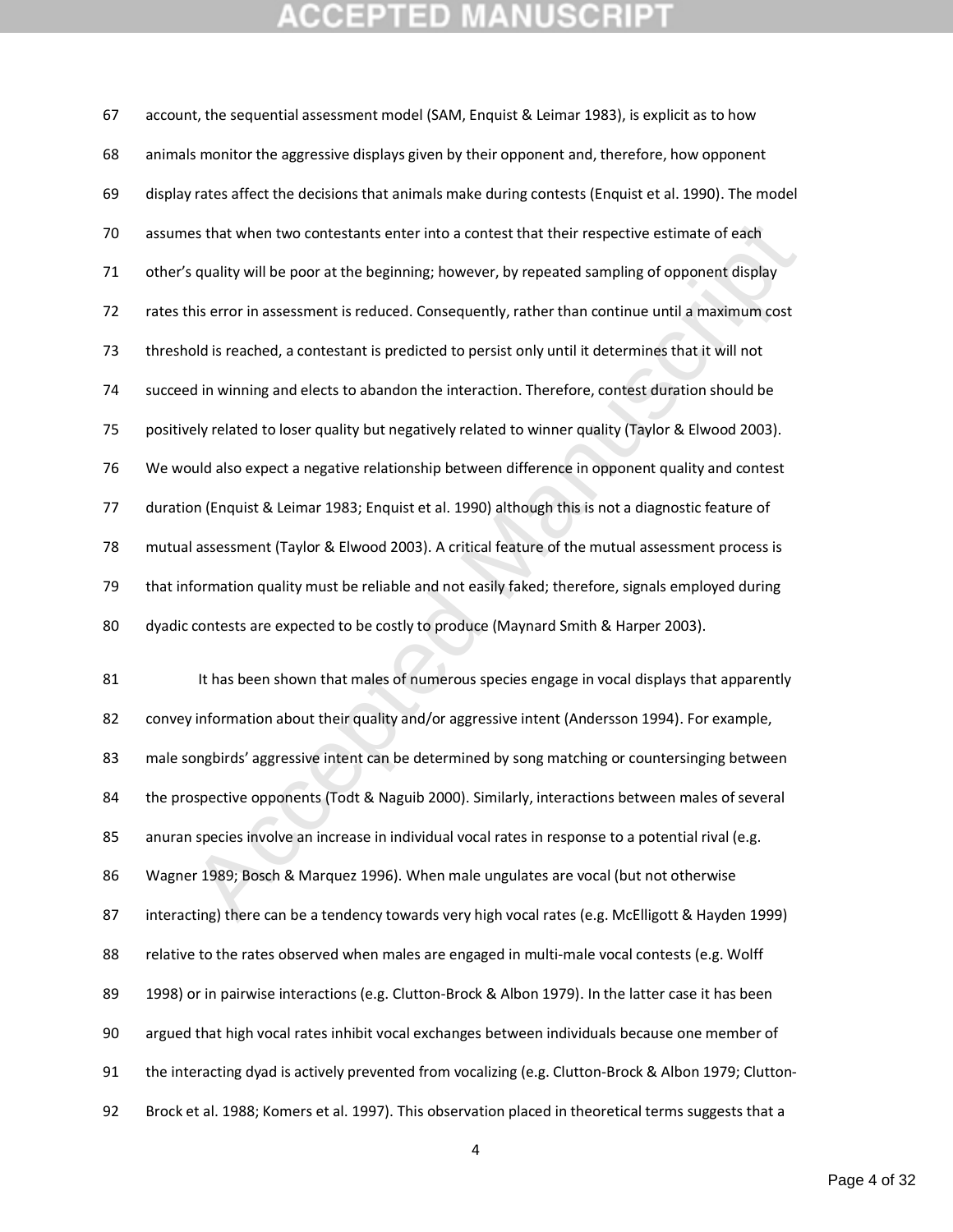mutual assessment process, which relies on cooperation between contestants, might hold. If this is 94 the case, it seems unlikely that high vocal rates would facilitate mutual assessment of opponent quality in many of the contexts in which vocal behaviour has been observed (e.g. Clutton-Brock et al. 1988; McElligott & Hayden 1999; see Enquist & Leimar 1983; Enquist et al. 1990).

McElligott & Hayden 1999; see Enquist & Leimar 1983; Enquist et al. 1990).<br>
A finding that has been cited in support of evidence for mutual assessment is the presence<br>
inner-loser disparity during vocal contests in red dee **A finding that has been cited in support of evidence for mutual assessment is the presence of a winner-loser disparity during vocal contests in red deer (Clutton-Brock & Albon 1979; Enquist & Leimar 1983); however, another key feature of mutual assessment was not, i.e. a stable rate of repetition over contest duration (Payne & Pagel 1997; Payne 1998; Briffa & Elwood 2009).**  Nevertheless, there is potentially a complex interplay between the context in which vocalizations are emitted and the form of assessment process being employed. For example, high repetition rates could support a self-assessment process subject to certain constraints; for example, matched rates where more than one male is vocal (Mesterton-Gibbons et al. 1996; Payne 1998; Briffa & Elwood 2009; see for example Wolff 1998). Alternatively, if only a single male is vocal, a form of 'opponent- only' process but not mutual assessment might be applicable (Arnott & Elwood 2009). Therefore, while there is most likely some form of on-going assessment process related to vocal rates in ungulates, it is unclear what form that process takes and how this might be influenced by context.

 The present study sought to investigate this issue by focussing on vocalizations emitted during a single defined context - the escalated contest. **These contests involve the use of many different types of action that are potentially a source of information concerning opponent quality (Jennings et al. 2005a, 2010). However, the interaction between these actions and vocal behaviour have rarely been investigated (but see Logue et al. 2010); therefore, they could inform on any on- going assessment process. The present study addresses this issue**. If a mutual assessment process is applicable to vocal rates during fallow deer contests then certain theoretical predictions must be met (Arnott & Elwood 2009). Specifically, vocal rate should be related to the competitive ability of the producer; therefore winners should out-produce losers and, furthermore, dominance rank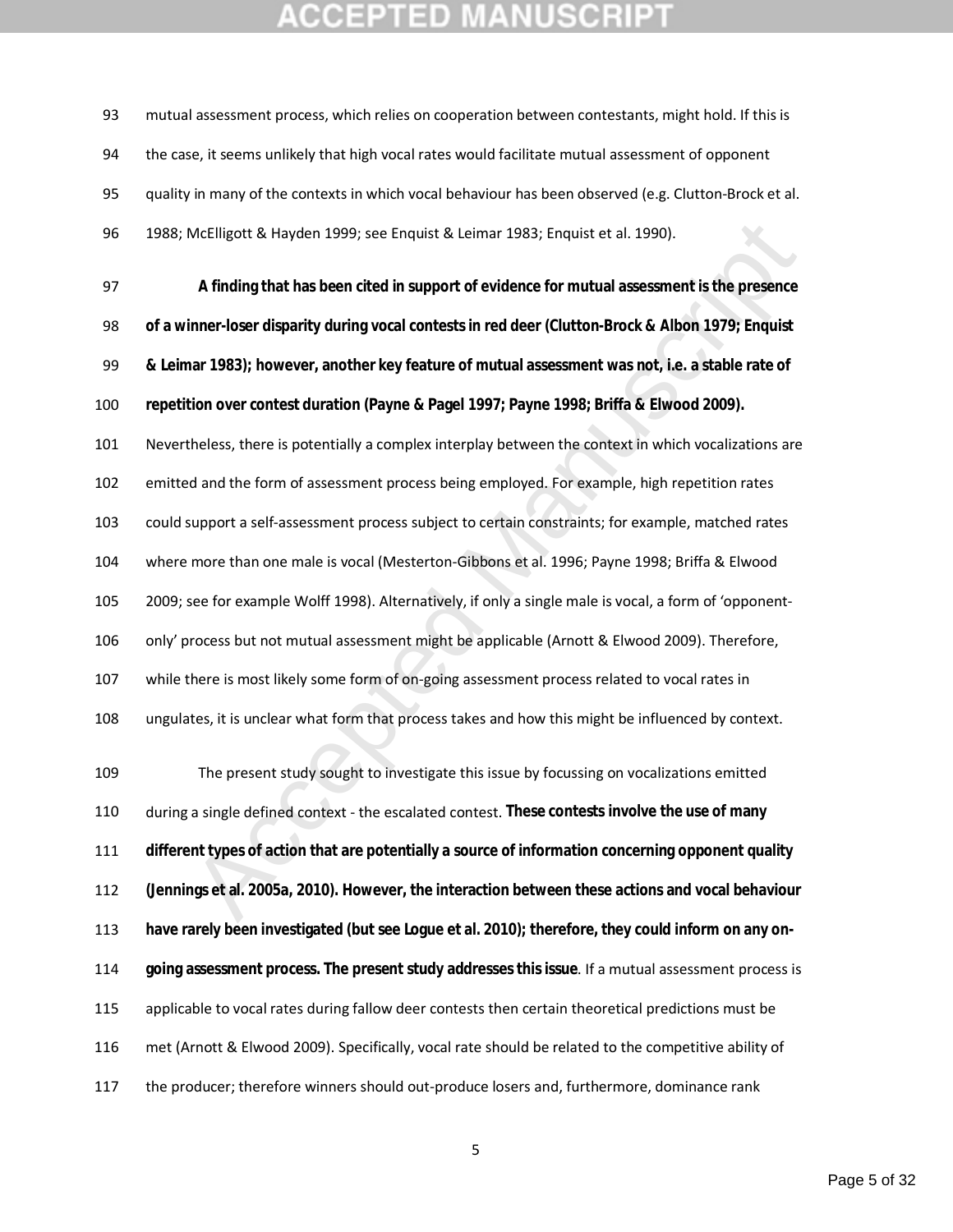rates since the disparity in quality should become clear early in the contest (Enquist &<br>1983; Enquist et al. 1990). If this is the case then contestants that are more closely matched<br>1983; Enquist et al. 1990). If this is should be related to the vocal rate of both contestants. In keeping with mutual assessment, contest behaviour should be related to the disparity in vocal rates between the winner and loser; specifically, **as winner quality increases relative to loser there should be a reduction in contest action rates since the disparity in quality should become clear early in the contest (Enquist &**  Leimar 1983; Enquist et al. 1990). If this is the case then contestants that are more closely matched in terms of competitive ability will vocalise at a higher rate. Conversely, if a self-assessment process is applicable then we would expect that contestants should match their vocal rates independent of dominance rank (Payne 1998; Briffa & Elwood 2009; Arnott & Elwood 2009). The present study was conducted to determine which of these alternative hypotheses best accounted for vocal rates during escalated contests in the fallow deer.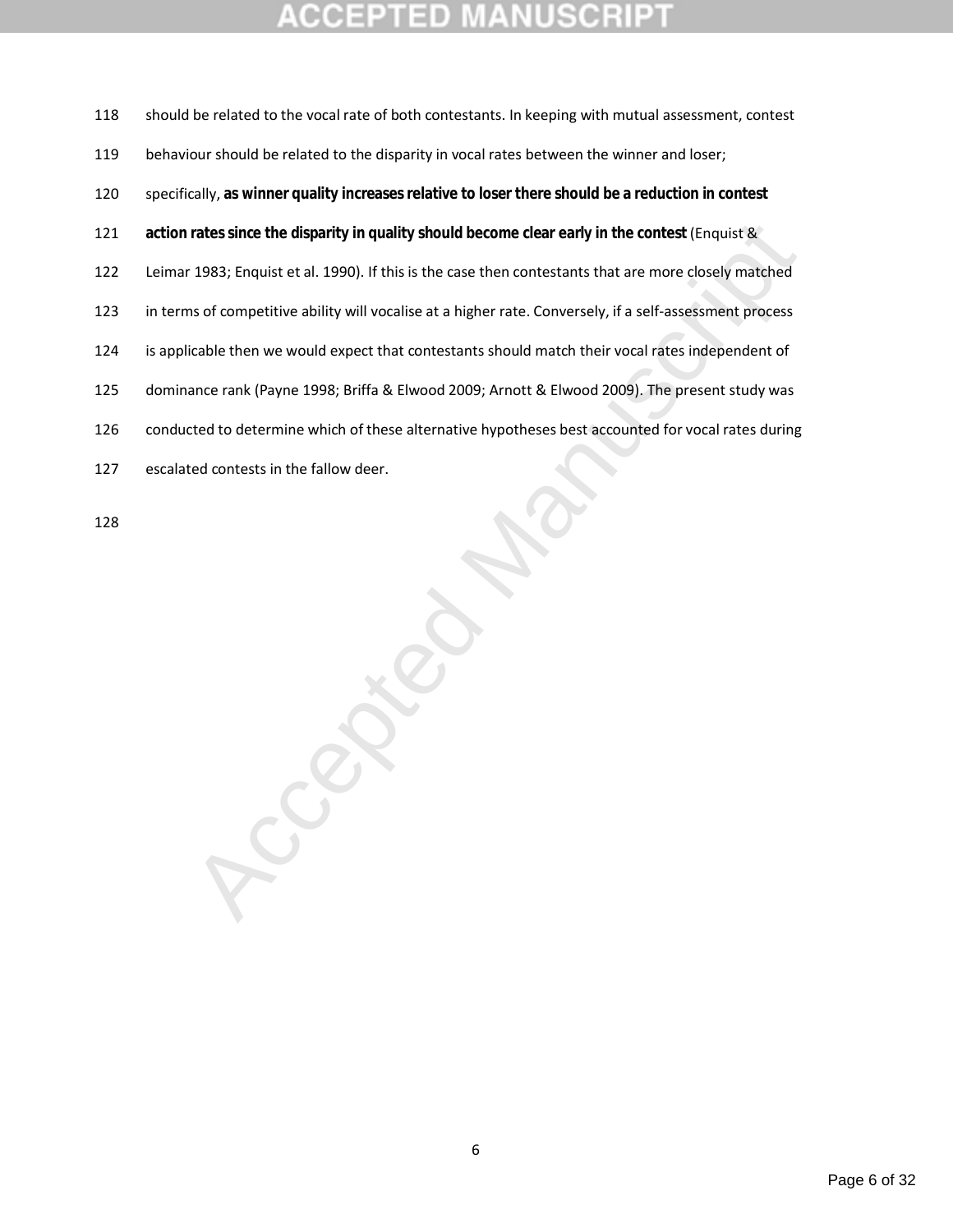#### **ACCEPTED NUSCRIP1** M

### **Methods**

| 129 | Study site and population: This study was conducted over two consecutive rutting seasons (1996         |
|-----|--------------------------------------------------------------------------------------------------------|
| 130 | and 1997) on a herd of free-ranging European fallow deer resident in the Phoenix Park - a large        |
| 131 | enclosed city park consisting of 709 ha located at Dublin, Ireland (53° 22' N, 6° 21' W). The majority |
| 132 | of the park (80%) is open grassland with the remaining 20% covered by mixed woodland. Fawns are        |
| 133 | tagged in each ear with unique colour/numbered tags shortly after birth in June and July each year.    |
| 134 | Identification of mature males in the population is facilitated by a combination of ear tags, coat     |
| 135 | colour and antler conformation.                                                                        |
| 136 |                                                                                                        |
|     |                                                                                                        |
| 137 | Study System: The fallow deer is a seasonally breeding ungulate; the annual rut takes place from       |
| 138 | mid to late October in the Northern hemisphere. From late September and through October mature         |
| 139 | males show increasingly heightened levels of aggression with each other; there is an increasing        |
| 140 | tendency to escalate to fighting in relation to the number of matings observed in the population       |
| 141 | (Jennings et al. 2006, 2009). We addressed the function of groaning during contests that involved      |
| 142 | fighting in the present study. These contests could start with antler engagement following an          |
| 143 | approach by one male towards another or with a parallel walk that proceeded to antler contact          |
| 144 | (Jennings et al. 2003). To provide a clearly defined context and opponent in which to examine vocal    |
| 145 | rate as an assessment process, we recorded vocalizations from the point at which two males started     |
| 146 | to interact (e.g. started to parallel walk) and until the loser terminated the contest. In order to    |
| 147 | account for differences in contest duration we calculated winner and loser vocal behaviour as a rate   |
| 148 | per minute score (number of groans / non-contact duration * 60). Because males do not vocalise         |
| 149 | when in antler contact we excluded the duration that contestants spent with antlers locked when        |
| 150 | calculating vocal rate per minute.                                                                     |
| 151 | Fallow deer fights involve a range of aggressive actions, such as backward pushing, jump               |

clashing and retreats (e.g. Alvarez 1993; Jennings et al. 2004, 2005a,b). Backward pushing involves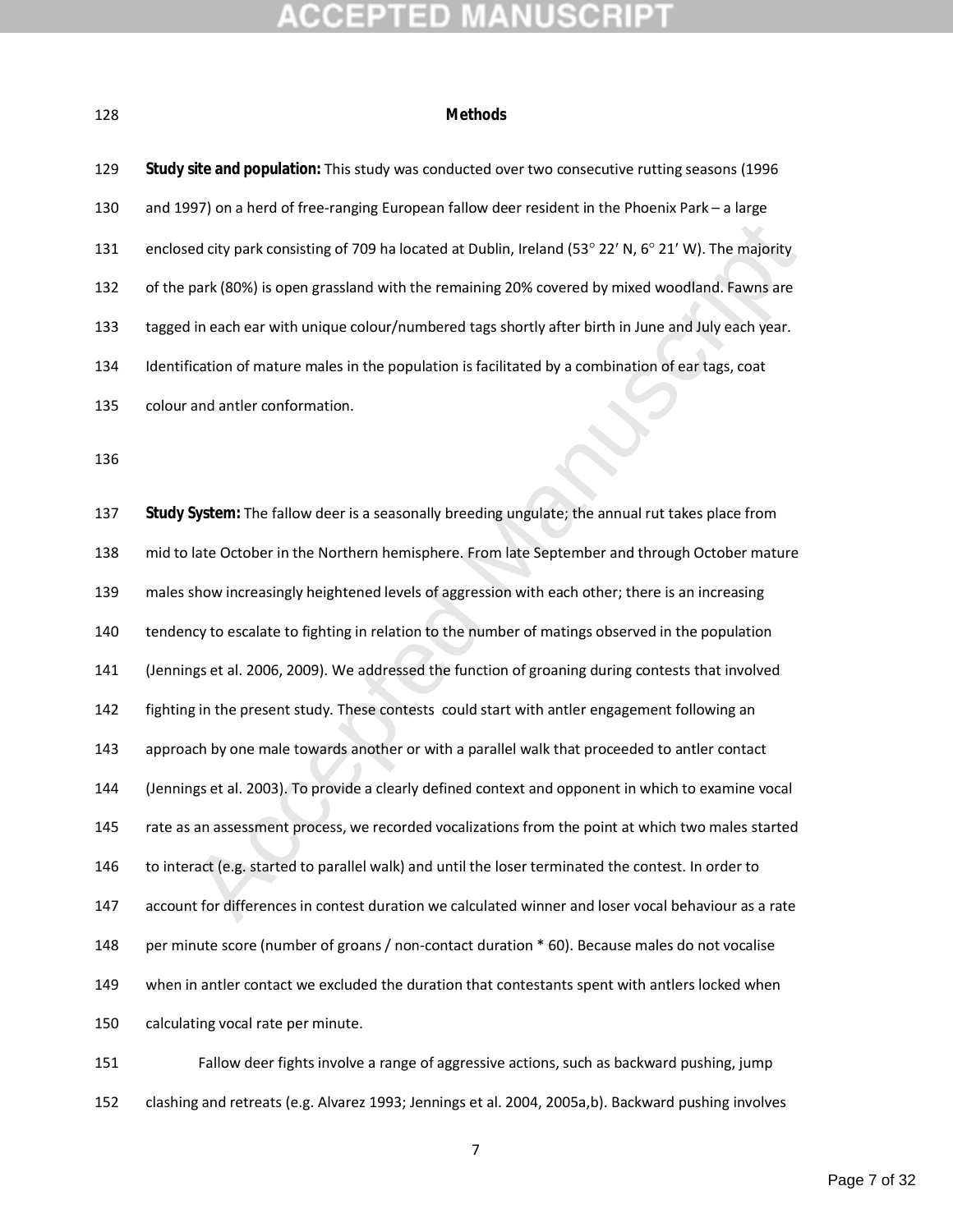#### **JUSCRII** COEPTED

| 153 | one animal forcing his opponent backwards while their antlers are locked, and jump clashing          |  |  |
|-----|------------------------------------------------------------------------------------------------------|--|--|
| 154 | involves one animal initiating antler contact by jumping towards his opponent with his antlers       |  |  |
| 155 | lowered (Alvarez 1993). Retreats did not involve attacking an opponent; here one animal slowly       |  |  |
| 156 | backed away from his opponent with lowered antlers so that antler contact was broken. Once antler    |  |  |
| 157 | contact was broken the opponent often raised his antlers and slowly followed the retreating male     |  |  |
| 158 | (Jennings et al. 2005b). These actions are related to contest success and inform on assessment       |  |  |
| 159 | processes (Jennings et al. 2005 a,b), therefore, the approach adopted here was to include these      |  |  |
| 160 | data in the statistical models. This permitted us to examine whether vocal rates were determined by  |  |  |
| 161 | the action rates of either the opponent or self. Fights were recorded on video tape and screened     |  |  |
| 162 | using the Observer video analysis system (Noldus Information Technology, Wageningen, The             |  |  |
| 163 | Netherlands). We calculated the rate of these additional variables: the rate of backward pushes,     |  |  |
| 164 | jump clashes and retreats (per minute: number of actions / contact duration * 60) for both contest   |  |  |
| 165 | winners and losers per fight using the duration that antlers were in contact.                        |  |  |
| 166 |                                                                                                      |  |  |
|     |                                                                                                      |  |  |
| 167 | Dominance ranking: Individual dominance ranks were calculated for each male in both years of the     |  |  |
| 168 | study using David's score (Gammell et al. 2003); we used all decisively resolved non-contact         |  |  |
| 169 | interactions recorded between mature males (4+ years) in that year to calculate dominance ranks.     |  |  |
| 170 | The two hierarchies are linear indicating that dominance relations between the males in both years   |  |  |
| 171 | were transitive (Jennings 2007). For pooled analyses involving dominance ranks, the David's scores   |  |  |
| 172 | were converted to ordinal ranks, the animal with the highest David's score in each year was assigned |  |  |

 **Dominance ranking:** Individual dominance ranks were calculated for each male in both years of the 168 study using David's score (Gammell et al. 2003); we used all decisively resolved non-contact interactions recorded between mature males (4+ years) in that year to calculate dominance ranks. The two hierarchies are linear indicating that dominance relations between the males in both years were transitive (Jennings 2007). For pooled analyses involving dominance ranks, the David's scores were converted to ordinal ranks, the animal with the highest David's score in each year was assigned an ordinal rank of 1. Dominance rank provides a good measure of individual quality in the fallow deer and reliably correlates with mating success (e.g. Jennings et al. 2011).

**Statistical analyses**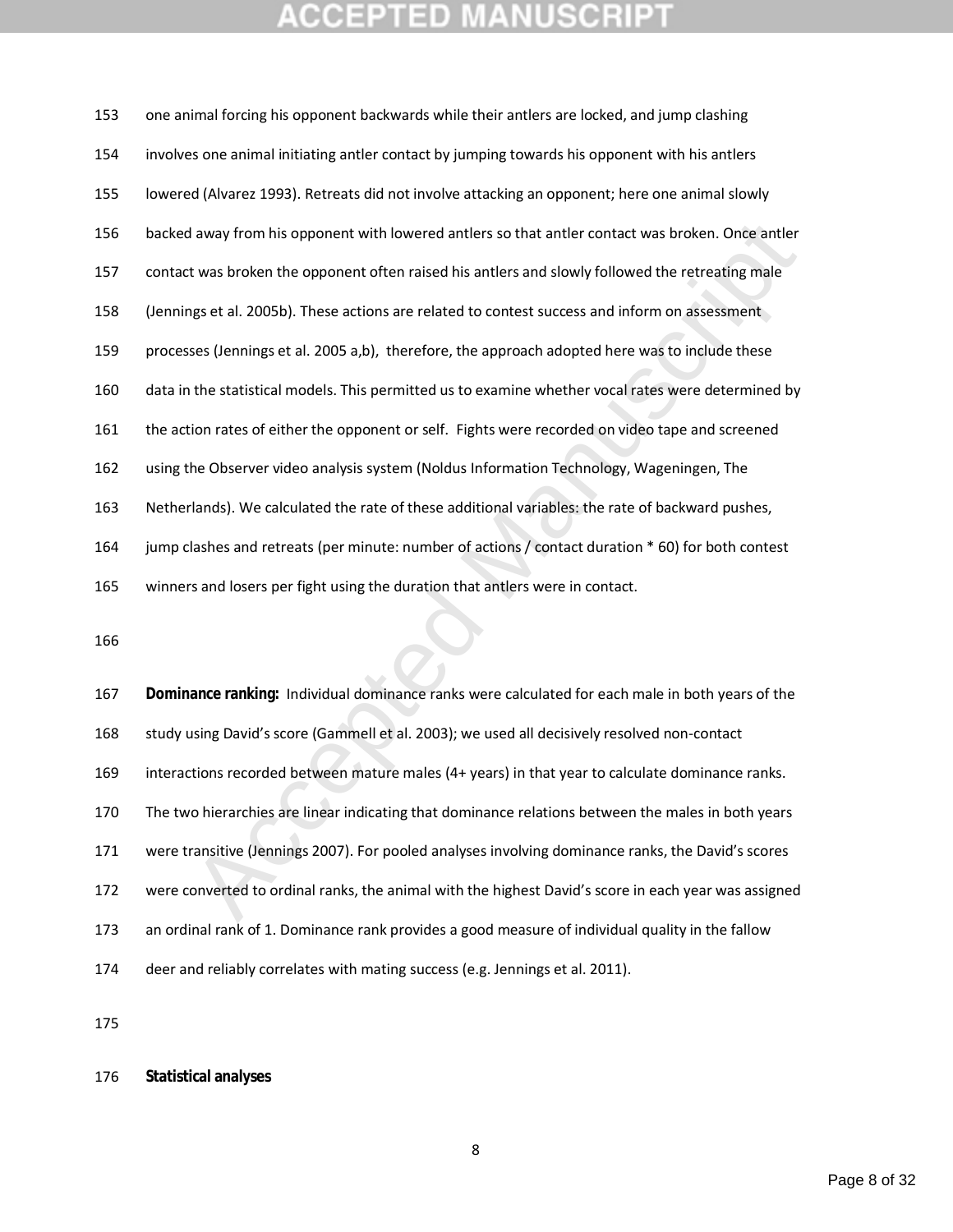s (Crawley 2007). Some individual males were recorded in more than one contest as a winner<br>rand because vocal rate can change over the rut (e.g. Clutton-Brock et al. 1988, Table 4), we<br>the factor Day (calculated from the f We used generalized linear mixed models fitted with a restricted estimate maximum likelihood (REML) in the lme4 package for R (version 2.13.1). Because the dependent variables were transformed count data we used a Poisson distribution with Laplace parameter estimation for the models (Crawley 2007). Some individual males were recorded in more than one contest as a winner or loser and because vocal rate can change over the rut (e.g. Clutton-Brock et al. 1988, Table 4), we fitted the factor Day (calculated from the first day of October) within individual buck identity (winner and loser) as random effects to account for temporal pseudoreplication (Crawley 2007). There were 42 individual males recorded on video tape that competed in 51 escalated contests with antler contact (fighting) and where at least one competitor was vocal. In order to test the different predictions outlined in the Introduction we ran separate models to explain winner and loser vocal rates. In order to reduce the full model to the best model (Burnham & Anderson 2004), we iteratively removed fixed factors from each model based on the z value score (removing the smallest value first) and then conducted a likelihood ratio (LR) test where: LR=2\*[(log-likelihood of the best fitting model)-(log-likelihood of the worst fitting model)], the best fitting model having the highest log-likelihood score. The significance of the LR is evaluated against a chi-square distribution with degrees of freedom equal to the difference in the number of predictors between the two competing nested models. T**he statistical models used here analyse the effect of several independent variables on the dependent variable; therefore the graphs presented show the relative effect of the independent variable of interest on the dependent variable (thus taking the effect of all independent variables into account; Jennings 2012).**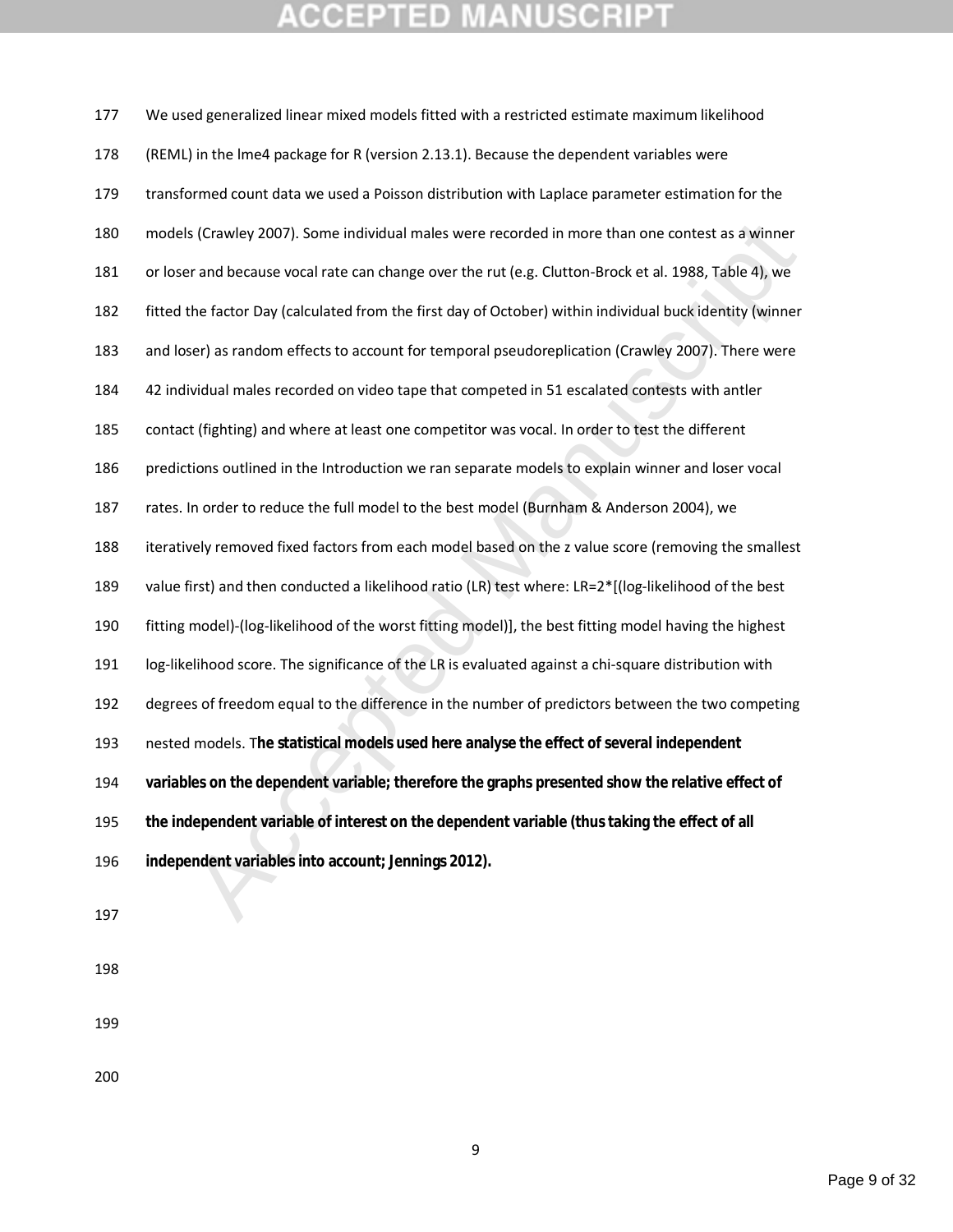| ٦<br>×<br>۰. | ×<br>۰. |
|--------------|---------|

**Results**

**The effect of contest action rate on groan rate**

| 202 | The effect of contest action rate on groan rate                                                               |
|-----|---------------------------------------------------------------------------------------------------------------|
| 203 | Winners and losers displayed similar rates of vocalizing over contest duration (Means = 3.8 and 5.2           |
| 204 | per minute, SE $\pm$ 0.8 and 0.9 respectively) and there was no difference in groan rate (t = 0.65, p = 0.5)  |
| 205 | and no effect of contest duration ( $t = 1.17$ , $p = 0.2$ ) and no outcome x contest duration interaction (t |
| 206 | $= -0.20$ , $p = 0.8$ ). Within each model, both winner and loser groan rate were predicted by the            |
| 207 | opponent's groan rate (Table 1, Figure 1a and 1b). Winner vocal rate was predicted by both own and            |
| 208 | the loser's dominance rank (Table 1, Figure 2a and 2b); however, loser rate was not predicted by              |
| 209 | either own or winners rank. Winner vocal rate was negatively associated with backward push rate of            |
| 210 | the loser (Table 1, Figure 3a) and positively related to loser jump clash rate (Table 1, Figure 3b).          |
| 211 | Loser vocal rate was negatively related to winner retreat rate (Table 1, Figure 4); no other fixed            |
| 212 | factors were significant contributors to the model. Simplifying the models was attained by removing           |
| 213 | the weakest fixed factors in order to determine the best (most parsimonious) model relative to the            |
| 214 | full model: four variables were removed from both the full winner and loser models. For the winner            |
| 215 | model: winner jump clash rate, backward push rate, retreat rate and loser retreat rate were                   |
| 216 | removed without a significant effect on the model (LR = 6.78, df = 4, $p = 0.15$ ). Removal of a fifth        |
| 217 | fixed factor, loser backward push rate, resulted in a model with significantly less explanatory power         |
| 218 | than the full model (Full model: AIC = $147.14$ , log likelihood = -57.59; Reduced model: AIC = 150.02,       |
| 219 | log likelihood = -64.01; LR = 12.89, df = 5, p = 0.025). For the loser model: loser retreat rate, jump        |
| 220 | clash rate and winner backward push rate, jump clash rate were removed without a significant                  |
| 221 | decline in explanatory power (LR = 2.32, df = 4, $p = 0.7$ ). The additional removal of winner                |
| 222 | dominance rank yielded a significant reduction in explanatory power (Full model: AIC = 158.05, log            |
| 223 | likelihood = -63.02; Reduced model: AIC = 161.58, log likelihood = -69.79; LR = 13.53, df = 5, p =            |
| 224 | $0.019$ ).                                                                                                    |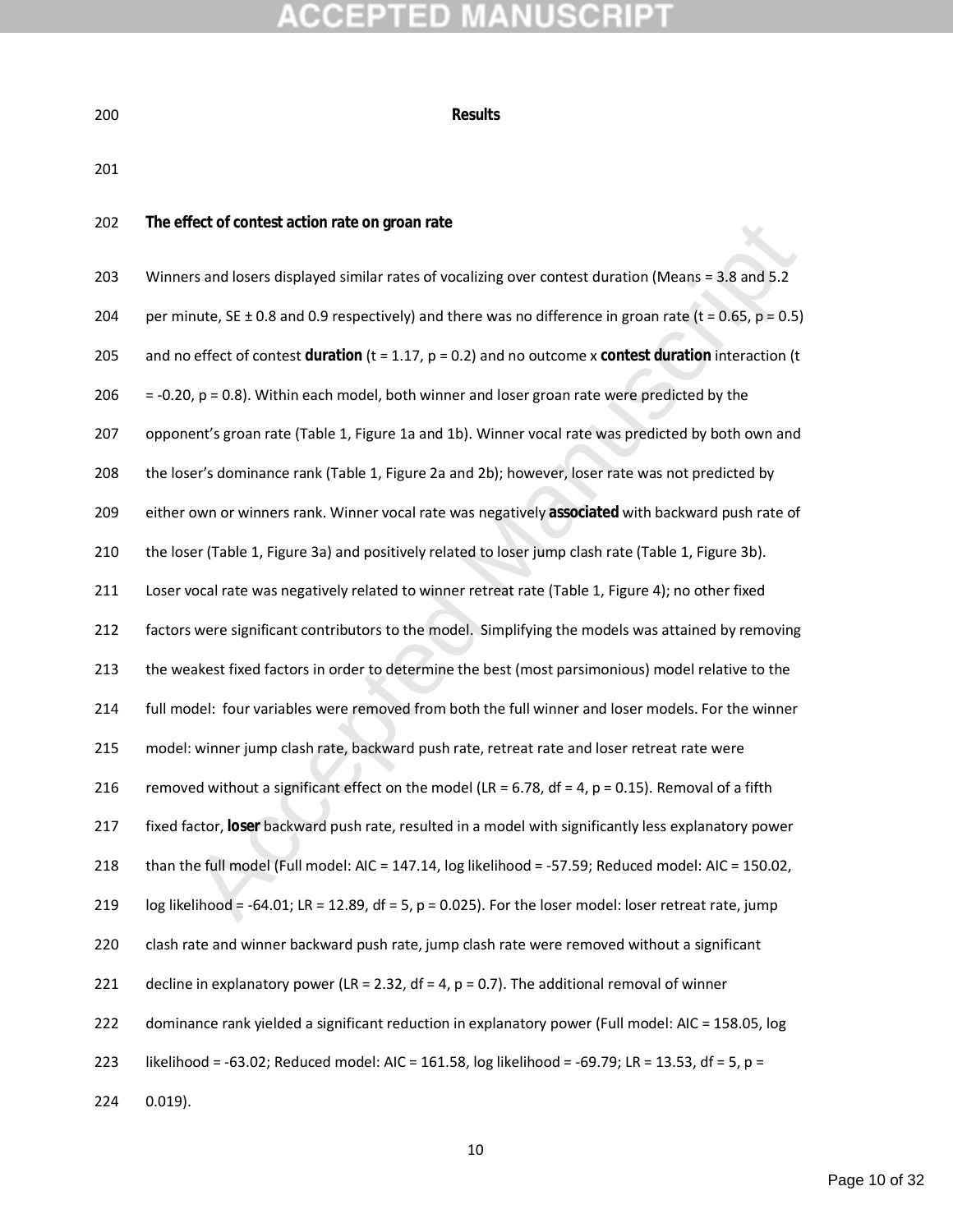## ΞĐ

### 

- **Insert Table 1 about here**
- **Insert Figures 1a and 1b, 2a and 2b, 3a and 3b, 4**

- **Contest duration and dominance rank**
- The rank of the contest winner was related positively to contest duration (t = 2.45, p = 0.01), i.e. **as**
- **winner rank declined losers competed for longer (rank decreases with increasing number)**, but
- 232 there was no relationship between duration and loser dominance rank ( $t = 0.67$ ,  $p = 0.5$ ) and there
- was no interaction (t = -1.49, p = 0.1, see Figure 5). There was no relationship between duration of
- 234 antler contact and winner rank (t = 1.15,  $p = 0.3$ ) or loser rank (t = 0.23,  $p = 0.8$ ) and no interaction (t
- 235 = -1.15,  $p = 0.3$ ).

 $A$ **Insert Figure 5 about here**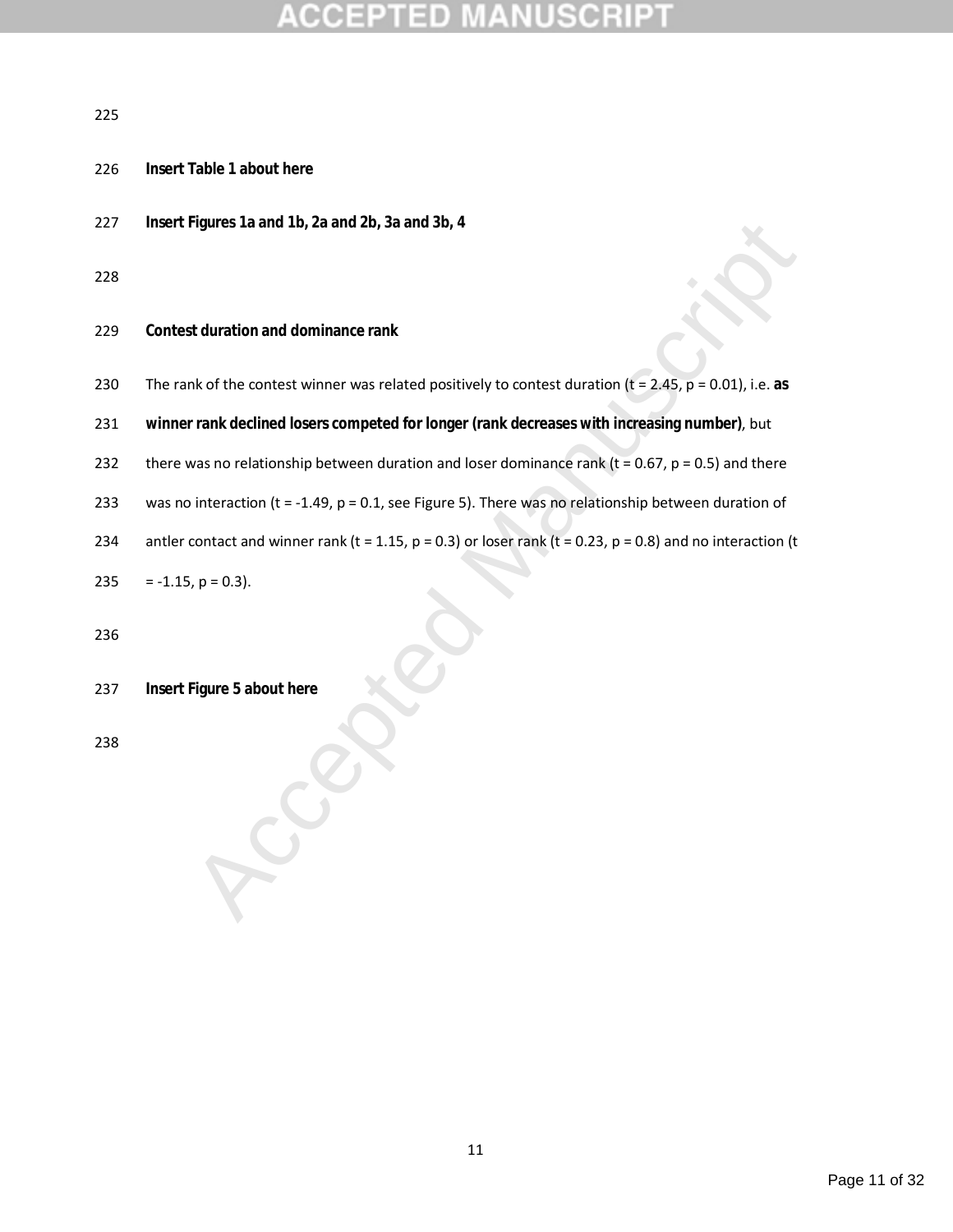### **Discussion**

| 239 | Game theoretic models divide into two main categories that differ fundamentally with regard to the     |
|-----|--------------------------------------------------------------------------------------------------------|
| 240 | type of assessment process adopted by contestants. In order to differentiate between these forms       |
| 241 | of assessment process, a commonly employed approach focusses on contestants' rates of action           |
| 242 | repetition over contest duration (Briffa & Elwood 2009). Nevertheless, despite underlying theoretical  |
| 243 | differences, it is an expectation of both types of model that the assessment process adopted will      |
| 244 | continue until the loser determines that it cannot defeat its opponent, and abandons the contest       |
| 245 | (Enquist & Leimar 1983; Mesterton-Gibbons et al. 1996; Payne & Pagel 1996, 1997; Payne 1998).          |
| 246 | Escalated contests in ungulates are characterised by a range of offensive and defensive actions that   |
| 247 | can inform on the strategic decisions adopted by contestants (Alvarez 1993; Clutton-Brock et al.       |
| 248 | 1979; Jennings et al. 2003, 2004, 2005a,b; Jennings 2012); however, despite potentially shedding       |
| 249 | light on this process, vocal repetition rates have received comparatively little attention (but see    |
| 250 | Clutton-Brock & Albon 1979). Moreover, because contests are energetically costly to the                |
| 251 | competitors (Briffa & Sneddon 2007), vocal rate could provide an accurate index of current rather      |
| 252 | than overall quality (e.g. dominance rank: Jennings et al. 2010, 2011). The present study addressed    |
| 253 | these issues; specifically, we investigated the function of vocal rate within the context of escalated |
| 254 | contests and asked whether it corresponded with a mutual assessment process. Such an approach          |
| 255 | permitted us to test predictions derived from game theoretic models of contest behaviour,              |
| 256 | specifically that individuals employ mutual assessment of opponent quality during contests (Enquist    |
| 257 | & Leimar 1983; Payne & Pagel 1996, 1997; Payne 1998).                                                  |
| 258 | As noted above, individual vocal rates in male ungulates appear to be influenced by context.           |
| 259 | It has been noted that very high rates have been recorded when vocal males are in proximity to each    |
| 260 | other but not obviously engaged in agonistic interactions (e.g. McElligott & Hayden 1999), relative to |
| 261 | vocal rates during dyadic contests (e.g. Clutton-Brock & Albon 1979; Wolff 1998). In the present       |
|     |                                                                                                        |

study, the vocal rate of this population of deer approximated that of red deer engaged in dyadic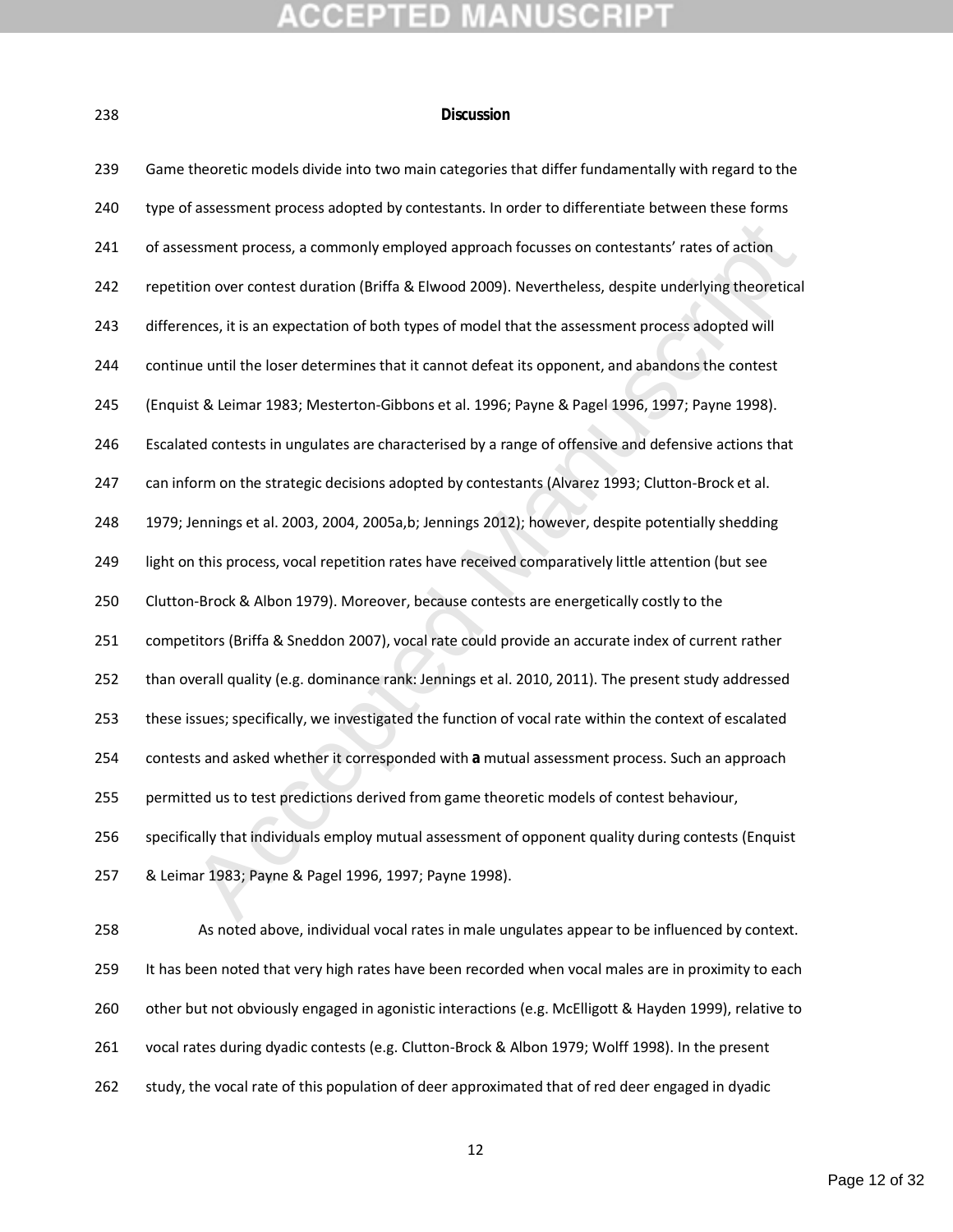## **CCEPTED MANUSCR**

d from interactions that precede antler contact whereas the present study takes its data from<br>tions that have escalated to contact. However, this discrepancy is not relevant in theoretical<br>only the SAM anticipates phases o competition; therefore, by reference to the parameters established by Clutton-Brock and Albon (1979), vocal rates in this population appear to fall into a general optimum range that permits an exchange of information. We note that the data reported by Clutton-Brock and Albon (1979) are derived from interactions that precede antler contact whereas the present study takes its data from interactions that have escalated to contact. However, this discrepancy is not relevant in theoretical terms; only the **SAM** anticipates phases of escalating intensity; however, contest actions are permissible over all phases subject to the models theoretical constraints (Enquist & Leimar 1983; Enquist et al. 1990; Koops & Grant 1993 but see Hsu et al 2008). Nevertheless, the question as to 271 whether red deer vocal rates during the pre-antler contact phase support a mutual assessment process has been challenged**. The SAM predicts that both competitors should signal at a constant rate in order to facilitate the assessment process and this** core prediction concerning repetition rate stability was not met (Payne 1998). Furthermore, it is important to note that evidence for vocal exchanges is not in itself evidence for mutual assessment; self-assessment models require 276 monitoring of opponent action rates and because this requires matching of action rates they can comfortably account for such patterns of vocal exchange (Arnott & Elwood 2009; Briffa & Elwood 2009). We note that there is evidence of such matching in the present study. Escalated contests generally involve many different forms of aggressive action (Hardy & Briffa in press); however, the relationship between contest actions and acoustic behaviour has rarely been investigated (but see Logue et al. 2010). Moreover, during fights, energetic costs are expected to increase as a consequence of an increase in the number of repetitions of an action or suite of actions (Briffa & Sneddon 2007). The production of vocalisations is thought to be costly (e.g. Oberweger & Goller 2001) and it is possible, therefore, that vocal rates might be affected by the

current RHP of each contestant. However, there is inconsistent evidence to support this point; for

example, when contestants remain silent there is a greater level of aggression than contests where

males emitted acoustic signals (Logue et al. 2010) while the reverse has also been shown (e.g. Bartoš

et al. 2007). Our results, suggest that vocal rate is unrelated to contest cost in terms of attacking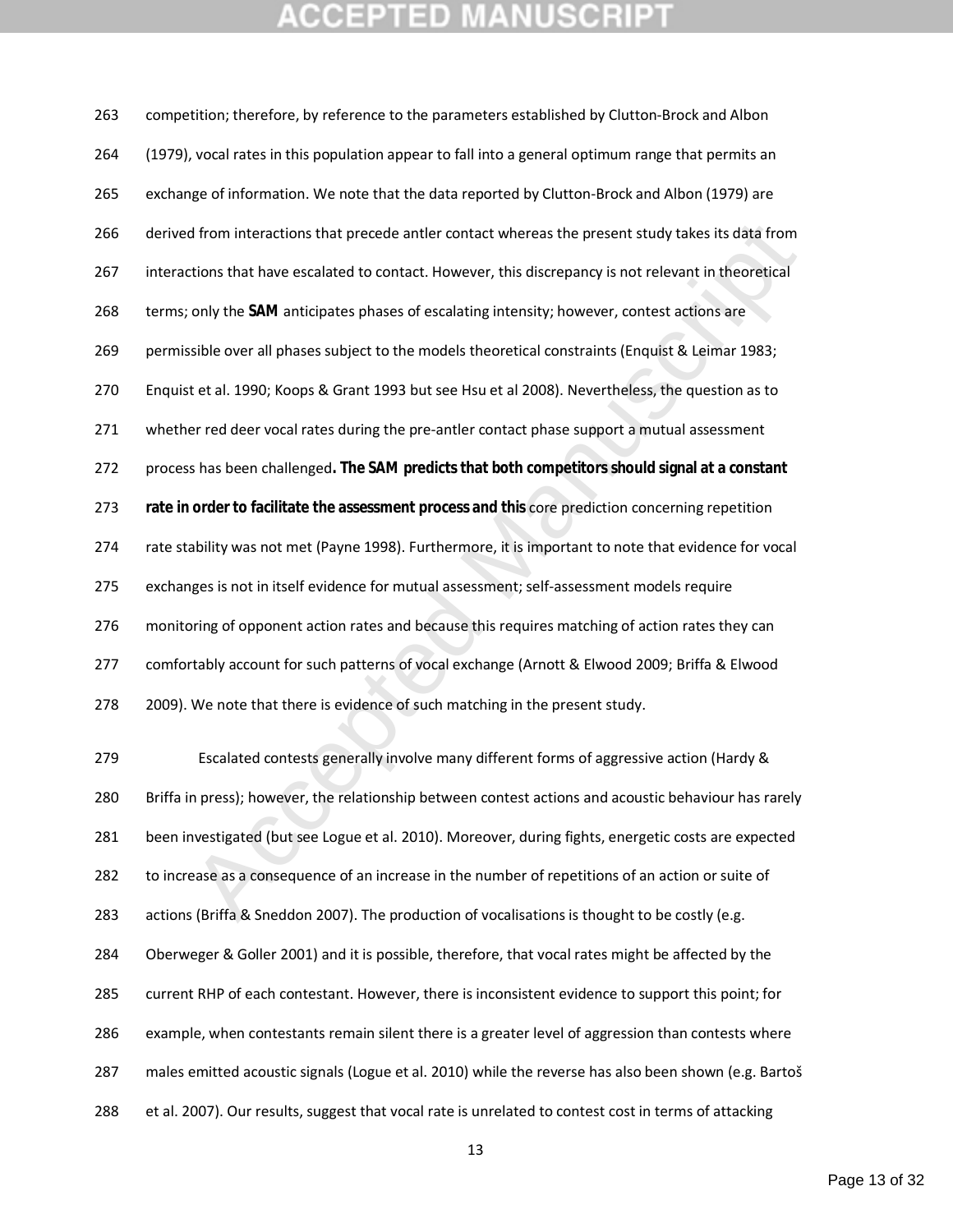## **CCEPTED MANUSCRII**

 contest actions: the best model fits indicated that in both instances only slight support for the idea 290 that attacking actions are positively related to vocal rate.

ent while holding vocal rates consistent over time (Enquist & Leimar 1983). This was not the<br>winners did not out-produce losers and although vocal rates did not differ over contest<br>winners did not out-produce losers and al Under a mutual assessment process contest winners are expected to out-produce their opponent while holding vocal rates consistent over time (Enquist & Leimar 1983). This was not the case; winners did not out-produce losers and although vocal rates **did not differ over contest duration**, this aspect of repetition rate can be accounted for by a self-assessment process (Briffa & Elwood 2009). Therefore, consistent with one theoretical interpretation of red deer vocal contests (e.g. Payne 1998) a preliminary interpretation of repetition rates in this study **do not support a mutual assessment process**. **However, d**uring contests, vocal rate is expected to be related to resource holding potential of the producer (RHP: Parker 1974; Enquist & Leimar 1983, see Clutton- Brock & Albon 1979; Wolff 1998); therefore, we expect that vocal rate should be related to individual dominance rank. This was the case for winners but not losers (Table 1), although a simplification of the models that reduced the number of fixed factors indicated that winner and loser rank was an important factor in determining winner and loser vocal rates. **Based on this somewhat restricted view of the data, i.e. focussing simply on the evidence for altering vocal rate based on both self and opponent dominance rank, our results show support for a mutual assessment process (Enquist & Leimar 1983; Payne 1998).** 

 Examination of the full winner model shows that five of the nine fixed explanatory variables contributed significantly to the model; subsequent iterative removal of the **four** weaker factors indicated that these five factors should be retained in the **best** model (Burnham & Anderson 2004). With the exception of winner dominance rank, the remaining variables related to loser contest action rates and dominance rank. Under self-assessment we would expect winner vocal rate **to** be related to winner contest actions rates including dominance. From a theoretical perspective attending to the rate of behavioural actions of an opponent rather than the difference in rates falls outside predictions made by current models – both self- and mutual-assessment - and suggests an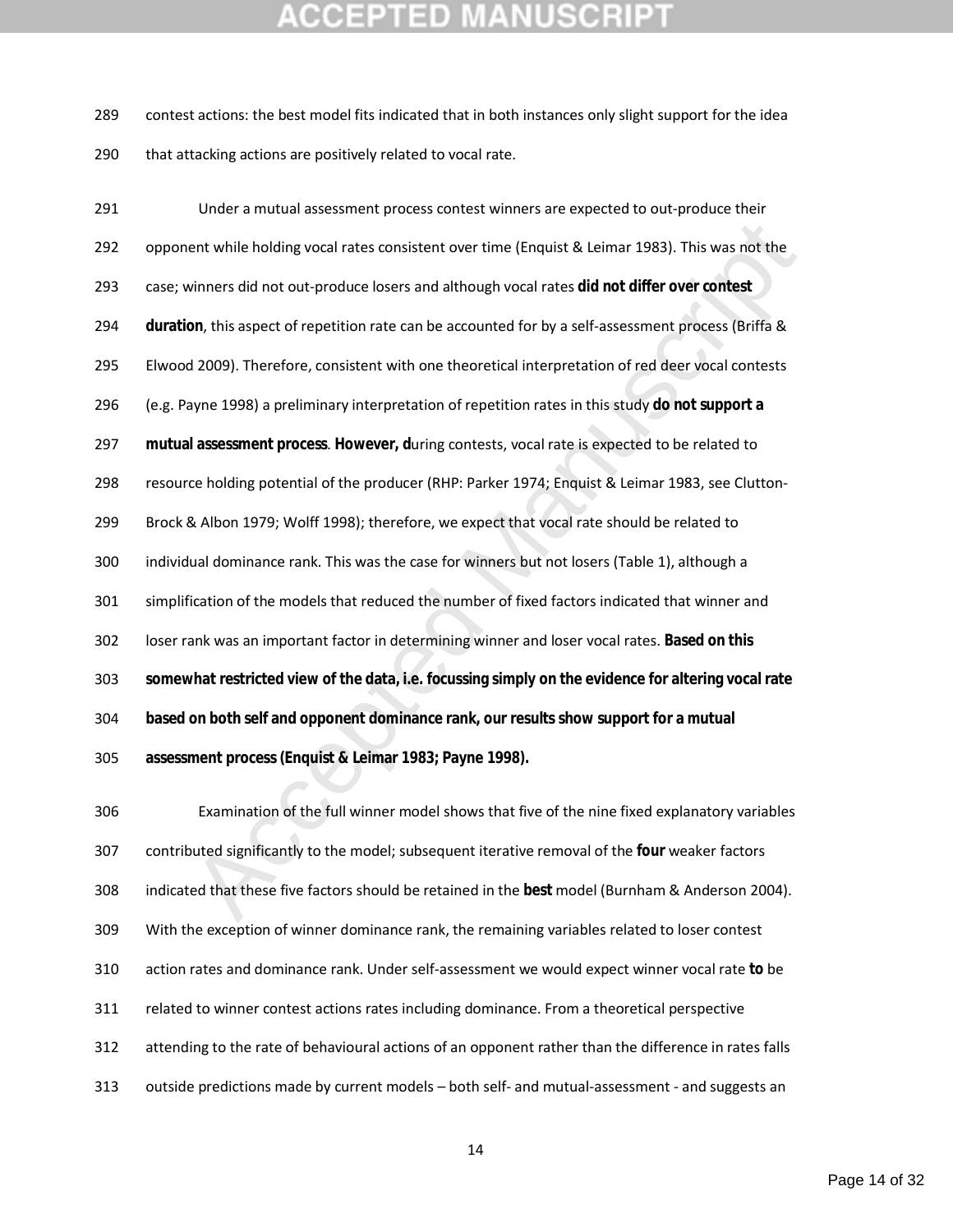## **CCEPTED MANUSCRI**I

ariables were excluded. This suggests that there is some evidence to support an opponent-<br>sessment process. To further examine this possibility we regressed contestant dominance<br>gainst contest duration. Only winner rank wa "opponent-only" rather than mutual-assessment process (Arnott & Elwood 2009). The effect of action rate on loser vocal rate was more equivocal; in addition to the rank of both opponents, two winner factors and a single loser factor were retained in the best model while two winner and two loser variables were excluded. This suggests that there is some evidence to support an opponent- only assessment process. To further examine this possibility we regressed contestant dominance rank against contest duration. Only winner rank was related to duration: as winner rank, (i.e. quality) declined there was an increase in contest duration. Therefore, losers were sensitive to winner rank without reference to their own rank, which is consistent with an opponent-only assessment process. Perhaps because such predictions are not encompassed within traditional models there has been little attempt to formally investigate opponent-only assessment either as a contest strategy or to define it within a theoretical model. However, the present findings add to a number of empirical studies that demonstrate opponent-only assessment in insects (e.g. Rillich et al. 2007) and fish (Prenter et al. 2008; Reddon et al. 2011; reviewed by Arnott & Elwood 2009). In conclusion, we have found that vocal rate during fallow deer contests do not conform to the theoretical prediction of either a self or a mutual assessment process. Rather, our results suggest that it is the action rate of the opponent during contests that is central to determining both winner and loser vocal rates. For both contestants it was evident that vocal rate was influenced by the motivation or willingness of their opponent to invest in the contest (see also Rillich et al. 2007; Reddon et al. 2011). Since methods were proposed to objectively discriminate modes of assessment in contests (see for example Briffa & Elwood 2009; Taylor and Elwood 2003), there have been a 334 number of studies that indicate opponent-only assessment (see above) or no assessment at all (e.g. Reichert & Gerhardt 2011). The present study adds to these accounts in contradicting the pervasive view that animal contests are settled by a process of mutual assessment. Nevertheless, it still

remains to be established whether such a process governs vocal behaviour over the range of

contexts in which vocalizations occur.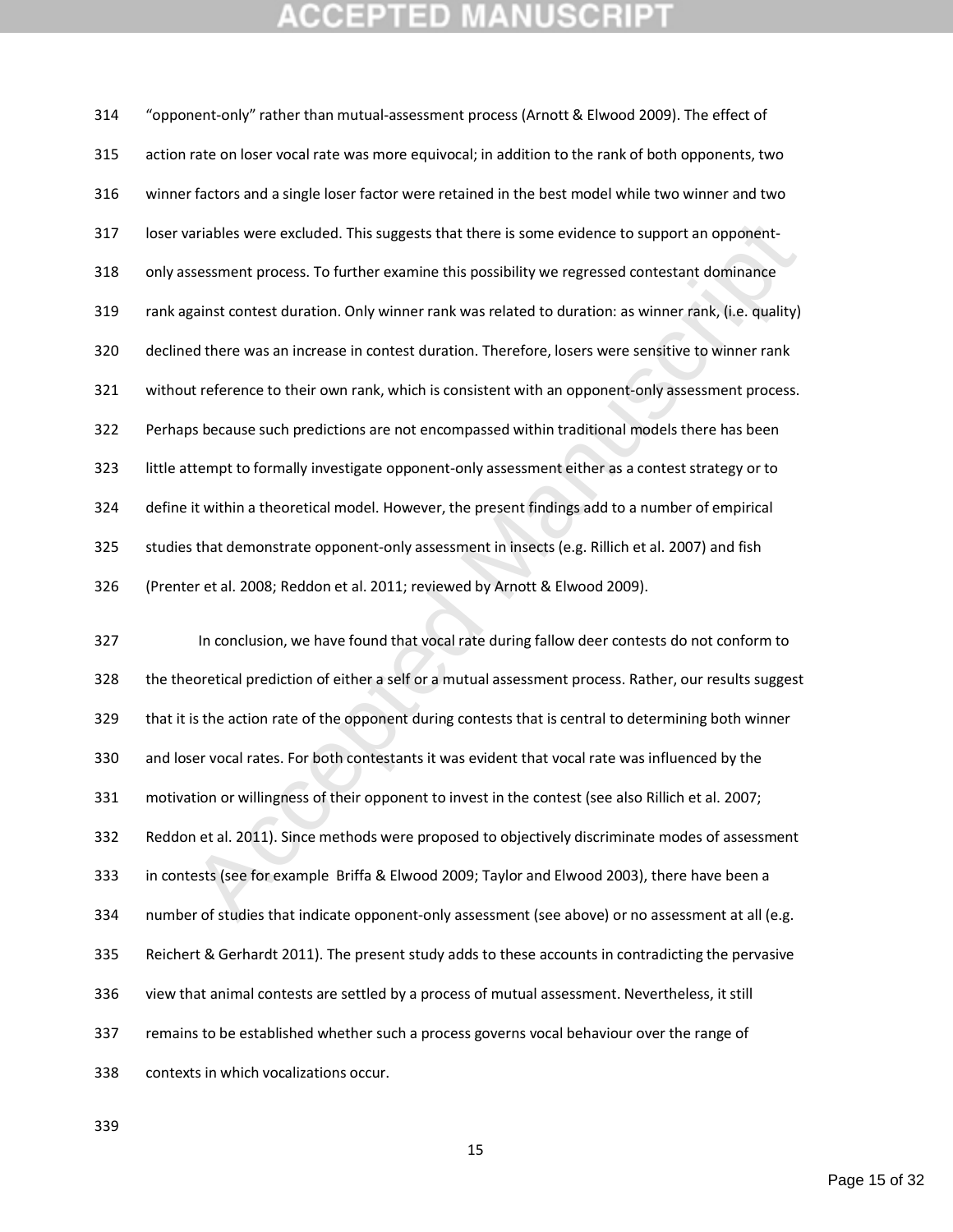| 339 | References                                                                                            |  |  |
|-----|-------------------------------------------------------------------------------------------------------|--|--|
| 340 | Alvarez, F. 1993. Risks of fighting in relation to age and territory holding in fallow deer. Canadian |  |  |
| 341 | Journal of Zoology 71, 376-383.                                                                       |  |  |
| 342 | Andersson, M. 1994. Sexual Selection. Princeton University Press. New Jersey.                         |  |  |
| 343 | Arnott, G. & Elwood, R.W. 2008. Information gathering and decision making about resource value in     |  |  |
| 344 | animal contests. Animal Behaviour 76, 529-542.                                                        |  |  |
| 345 | Arnott, G. & Elwood, R.W. 2009. Assessment of fighting ability in animal contests. Animal Behaviour   |  |  |
| 346 | 77, 991-1004.                                                                                         |  |  |
| 347 | Bartoš, L., Fričová, B., Bartošová, J., Panamá, J., Šustr, P. & Šmidová, E. 2007. Estimation of       |  |  |
| 348 | probability of fighting in fallow deer (Dama dama) during the rut. Aggressive Behaviour 33,           |  |  |
| 349 | $7-13.$                                                                                               |  |  |
| 350 | Bosch, J. & Marquez, R. 1996. Acoustic competition in male midwife toads Alytes obstetricians and     |  |  |
| 351 | Alytes cisternasii: response to neighbour size and calling rate. Implications for female choice.      |  |  |
| 352 | Ethology 102, 841-855.                                                                                |  |  |
| 353 | Briffa, M. 2008. Decisions during fights in the house cricket, Acheta domesticus: mutual or self      |  |  |
| 354 | assessment of energy, weapons and size? Animal Behaviour 75, 1053-1062.                               |  |  |
| 355 | Briffa, M. & Elwood, R.W. 2009. Difficulties remain in distinguishing between mutual and self-        |  |  |
| 356 | assessment in animal contests. Animal Behaviour 77, 759-762.                                          |  |  |
| 357 | Briffa, M. & Sneddon, L.U. 2007. Physiological constraints on contest behaviour. Functional Ecology   |  |  |
| 358 | 21, 627-637.                                                                                          |  |  |
| 359 | Briffa, M. & Sneddon, L.U. 2010. Contest behaviour, in: Westneat, D.F. and Fox, C.W. (Eds),           |  |  |
| 360 | Evolutionary Behavioral Ecology. Oxford University Press, Oxford, pp. 246-265.                        |  |  |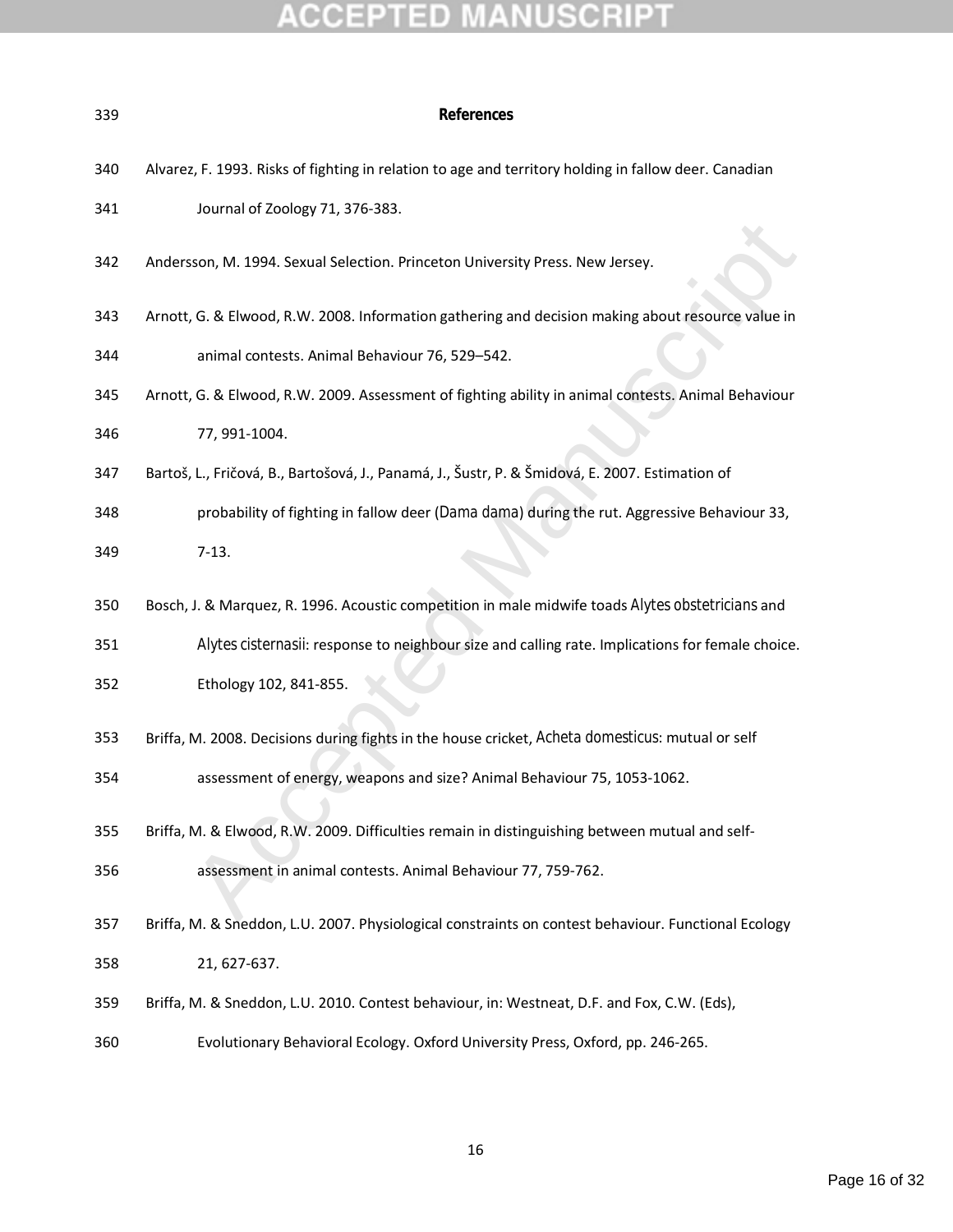| 361 |  |  | Burnham, K.P. & Anderson, D.R. 2004. Model Selection and Multimodel Inference: A Practical |
|-----|--|--|--------------------------------------------------------------------------------------------|
|-----|--|--|--------------------------------------------------------------------------------------------|

- *Information-Theoretic Approach*, second ed. Springer, New York.
- Clutton-Brock, T.H. & Albon, S.D. 1979. The roaring of red deer and the evolution of honest

advertisement. Behaviour 69, 145-170.

Clutton-brock, T.H., Albon, S.D., Gibson, R.M. & Guinness, F.E. 1979. The logical stag: adaptive

aspects of fighting in red deer. Animal Behaviour, 27, 211-255.

 Clutton-Brock, T.H., Green, D., Hiraiwa-Hasegawa, M. & Albon, S.D. 1988. Passing the buck: resource defence, lek-breeding and mate choice in fallow deer. Behavioral Ecology and Sociobiology

23, 281-296.

- Crawley, M.J. 2007. *The R Book*. Wiley, Chichester.
- Elias, D.O., Kasumovic, M.M., Punzalan, D., Andrade, M.C.B. & Mason, A.C. 2008. Assessment during

aggressive contests between male jumping spiders. Animal Behaviour 76, 901-910.

Enquist, M. & Leimar, O. 1983. Evolution of fighting behaviour. decision rules and assessment of

relative strength. Journal of Theoretical Biology 102, 387-410.

- Enquist, M., Leimar, O., Ljungberg, T., Mallner, Y. & Segerdahl, N. 1990. A test of the sequential
- assessment game. fighting in the cichlid fish *Nannacara anomala*. Animal Behaviour 40, 1-14.
- advertisement. Behaviour 69, 145-170.<br>
h-brock, T.H., Albon, S.D., Gibson, R.M. & Guinness, F.E. 1979. The logical stag: adaptive<br>
aspects of fighting in red deer. Animal Behaviour, 27, 211-255.<br>
h-Brock, T.H., Green, D., Gammell, M.P., de Vries, H., Jennings, D.J., Carlin, C.M. & Hayden, T.J. 2003. David's score. a more appropriate dominance ranking method than Clutton-Brock et al.'s index. Animal Behaviour 66, 601-605.
- Goubault, M., Cortesero, A.M., Poinsot, D., Wajnberg, E. & Boivin, G. 2007. Does host value influence female aggressiveness, contest outcome and fitness gain in parasitoids? Ethology 113, 334- 343.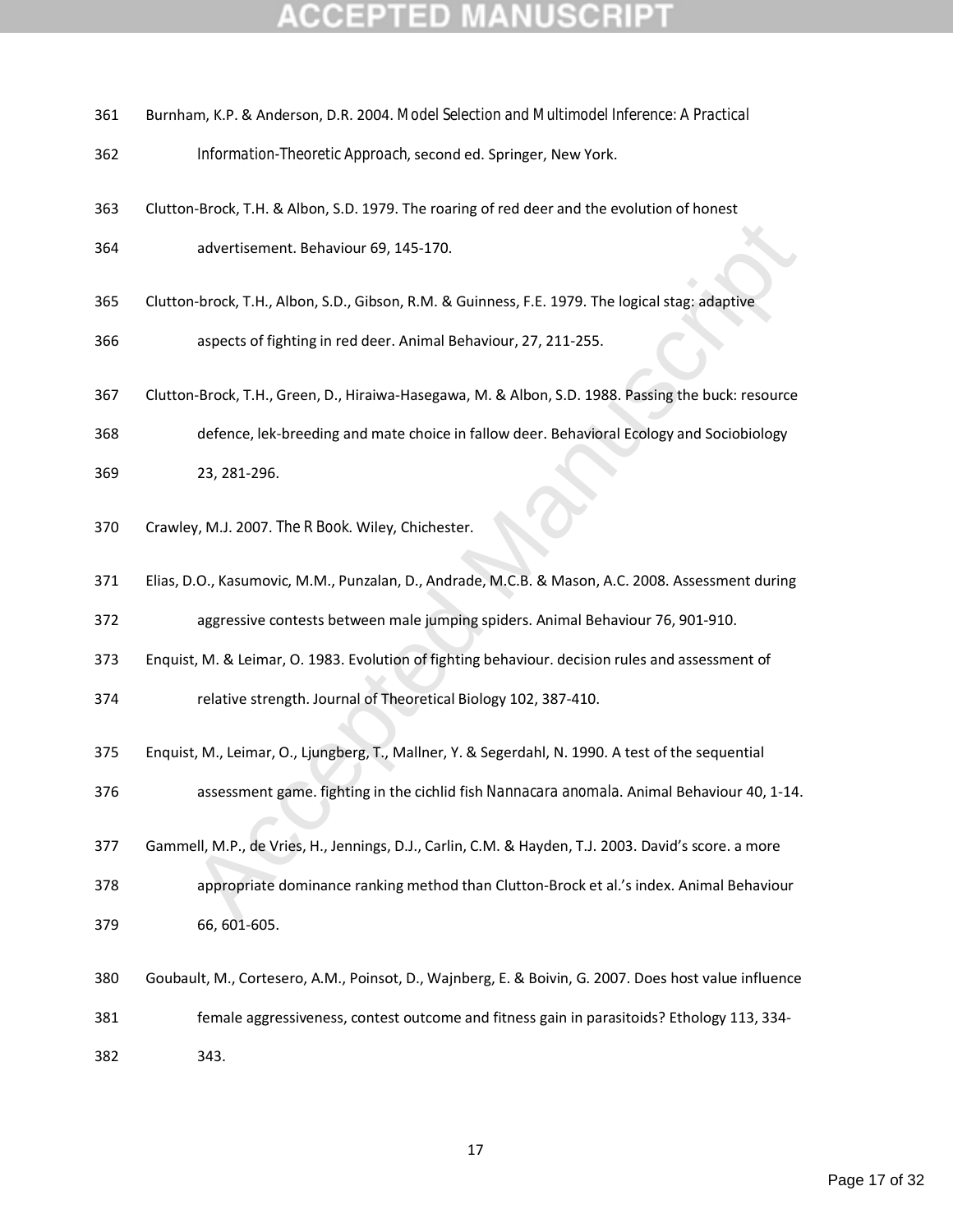| 383 | Hammerstein, P. & Parker, G.A. 1982. The asymmetric war of attrition. Journal of Theoretical           |
|-----|--------------------------------------------------------------------------------------------------------|
| 384 | Biology 96, 647-682.                                                                                   |
| 385 | Hardy, I.C.W. & Briffa, M. in press. Animal Contests. Cambridge University Press, Cambridge.           |
| 386 | Hsu, Y., Lee, S.P., Chen, M.H., Yang, S.Y. and Cheng, K.C. 2008. Switching assessment strategy during  |
| 387 | a contest. fighting in killifish Kryptolebias marmoratus. Animal Behaviour 75, 1641-1649.              |
| 388 | Jennings, D.J. 2007. The effect of chemical immobilization on dominance rank in the fallow deer.       |
| 389 | Animal Behaviour 74, 1107-1110.                                                                        |
| 390 | Jennings, D.J. 2012. A right-sided bias in the decision to terminate fallow deer parallel walks.       |
| 391 | evidence for lateralization during a lateral display. Animal Behaviour 83, 1427-1432                   |
| 392 | Jennings, D.J., Carlin, C.M. & Gammell, M.P. 2009. A winner effect supports third-party intervention   |
| 393 | behaviour during fallow deer, Dama dama, fights. Animal Behaviour 77, 343-348.                         |
| 394 | Jennings, D.J., Carlin, C.M., Hayden, T.J. & Gammell, M.P. 2010. Investment in fighting in relation to |
| 395 | body condition, age and dominance rank in the male fallow deer (Dama dama). Animal                     |
| 396 | Behaviour 79, 1293-1300.                                                                               |
| 397 | Jennings, D.J., Carlin, C.M., Hayden, T.J. & Gammell, M.P. 2011. Third-party intervention behaviour    |
| 398 | during fallow deer fights. the role of dominance, age, fighting and body size. Animal                  |
| 399 | Behaviour 81, 1217-1222.                                                                               |
| 400 | Jennings, D.J., Gammell, M.P., Carlin, C.M. & Hayden, T.J. 2002. Does lateral presentation of the      |
| 401 | palmate antlers during fights by fallow deer (Dama dama) signify dominance or submission?              |
| 402 | Ethology 108, 389-401.                                                                                 |
| 403 | Jennings, D.J., Gammell, M.P., Carlin, C.M. & Hayden, T.J. 2003. Is the parallel walk between          |
| 404 | competing male fallow deer (Dama dama) a lateral display of quality? Animal Behaviour 65,              |
| 405 | 1005-1012.                                                                                             |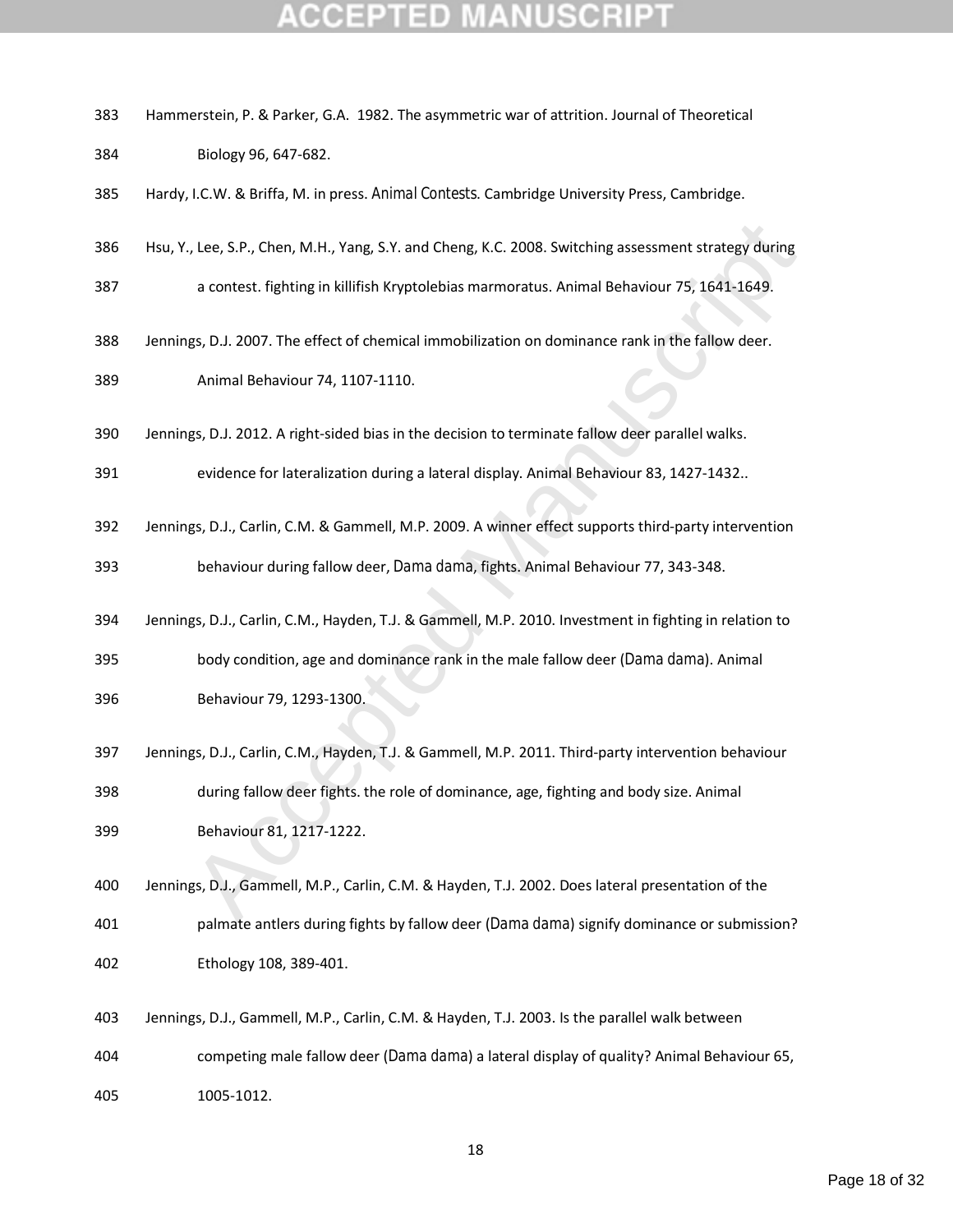| 406 | Jennings, D.J., Gammell, M.P., Carlin, C.M. & Hayden, T.J. 2004. Effect of body weight, antler length,  |
|-----|---------------------------------------------------------------------------------------------------------|
| 407 | resource value and experience on fight duration and intensity in fallow deer. Animal                    |
| 408 | Behaviour 68, 213-221.                                                                                  |
| 409 | Jennings, D.J., Gammell, M.P., Payne, R.J.H. & Hayden, T.J. 2005a. An investigation of assessment       |
| 410 | games during fallow deer fights. Ethology 111, 511-525.                                                 |
| 411 | Jennings, D.J., Gammell, M.P., Carlin, C.M. & Hayden, T.J. 2005b. Win, lose or draw. a comparison of    |
| 412 | fight structure based on fight conclusion in the fallow deer. Behaviour 142, 423-439.                   |
| 413 | Jennings, D.J., Gammell, M.P., Carlin, C.M. & Hayden, T.J. 2006. Is difference in body weight, antler   |
| 414 | length, age or dominance rank related to the number of fights between fallow deer (Dama                 |
| 415 | dama)? Ethology 112, 258-269.                                                                           |
| 416 | Komers, P.E., Pélabon, C. & Stenström, D. 1997. Age at first reproduction in male fallow deer: age-     |
| 417 | specific versus dominance specific behaviors. Behavioral Ecology 8, 465-462.                            |
| 418 | Koops, M.A. & Grant, J.W.A. 1993. Weight asymmetry and sequential assessment in convict cichlids.       |
| 419 | Canadian Journal of Zoology 71, 475-479.                                                                |
| 420 | Logue, D.M., Abiola, I.O., Rains, D., Bailey, N.W., Zuk, M. & Cade, W.H. 2010. Does signalling mitigate |
| 421 | the cost of agonistic interactions? A test in a cricket that has lost its song. Proceedings of the      |
| 422 | Royal Society 277, 2571-2575.                                                                           |
| 423 | Maynard Smith, J. & Harper, D. 2003. Animal Signals. Oxford University Press, Oxford.                   |
| 424 | McElligott, A.G. & Hayden, T.J. 1999. Context-related vocalization rates of fallow buck, Dama dama.     |
| 425 | Animal Behaviour 58, 1095-1104.                                                                         |

- Mesterton-Gibbons, M., Marden, J.H. & Dugatkin, L.A. 1996. On wars of attrition without
- assessment. Journal of Theoretical Biology 181, 65-83.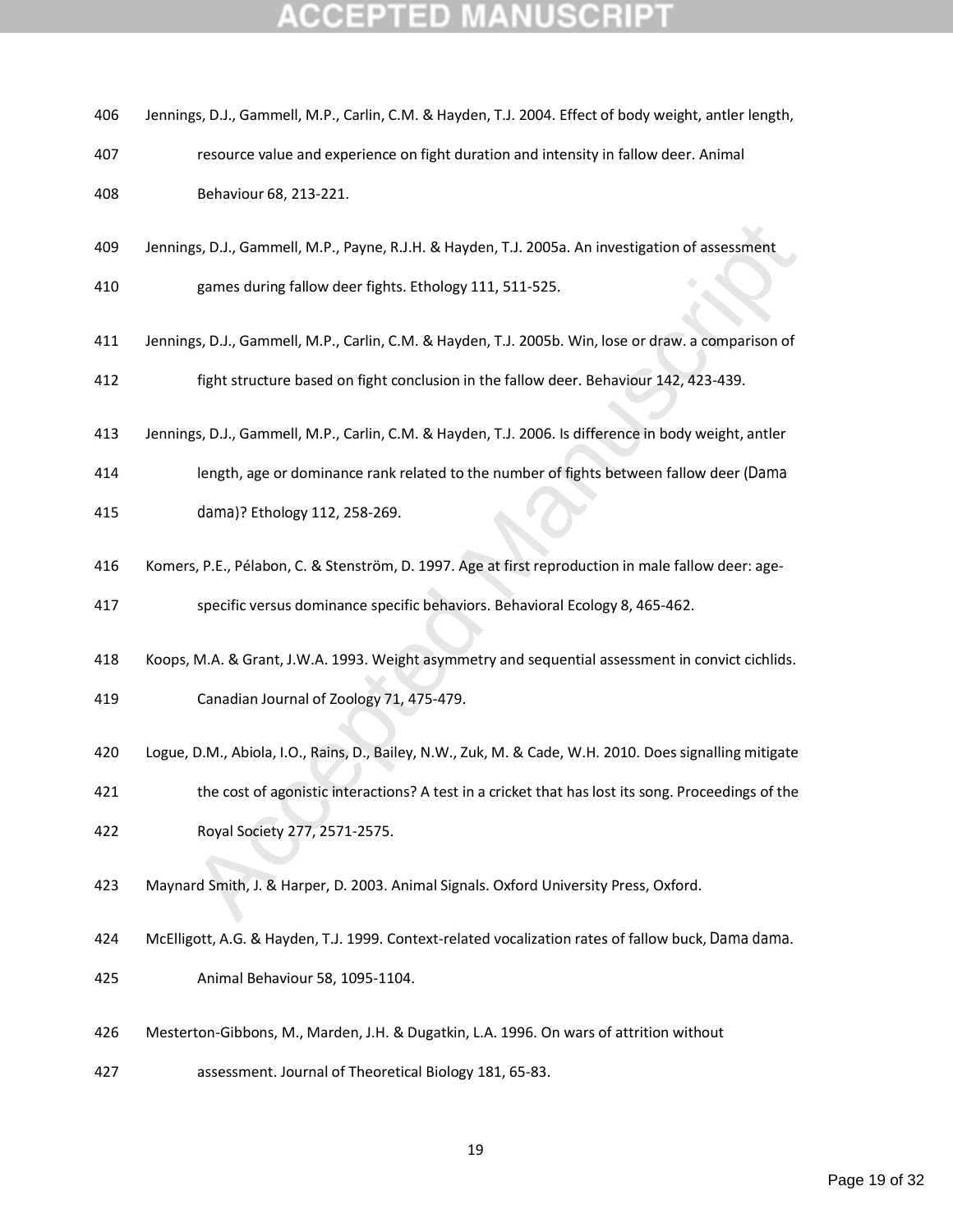- Oberweger, K. & Goller, F. 2001. The metabolic cost of birdsong. Journal of Experimental Biology
- 204, 3379-3388.
- Parker, G.A. 1974. Assessment strategy and the evolution of fighting behaviour. Journal of Theoretical Biology 47, 223-243.
- Payne, R.J.H. & Pagel, M. 1996. Escalation and time costs in displays of endurance. Journal of Theoretical Biology 183, 185-193.
- Payne, R.J.H. & Pagel, M. 1997. Why do animals repeat displays? Animal Behaviour 54, 109-119.
- Payne, R.J.H. 1998. Gradually escalating fights and displays. the cumulative assessment model.
- Animal Behaviour 56, 651-662.
- Prenter, J., Elwood, R.W. & Taylor, P.W. 2006. Self assessment by males during energetically
- expensive contests over precopula females in amphipods. Animal Behaviour 72, 861-868.
- Prenter, J., Taylor, P.W. & Elwood, R.W. 2008. Larger body size for winning and larger swords for
- winning quickly in swordtail males, *Xiphophorus helleri*. Animal behaviour 75, 1981-1987.
- Reddon, A.R., Voisin, M.R., Menon, N., Marsh-Rollo, S.E., Wong, M.Y.L. & Balshine, S. 2011. Rules of
- engagement for resource contests in a social fish. Animal Behaviour 82, 93-99.
- Theoretical Biology 47, 223-243.<br>
R.J.H. & Pagel, M. 1996. Escalation and time costs in displays of endurance. Journal of<br>
Theoretical Biology 183, 185-193.<br>
R.J.H. & Pagel, M. 1997. Why do animals repeat displays? Animal Reichert, M.S. & Gerhardt, H.C. 2011. The role of body size on the outcome, escalation and duration of contests in the grey treefrog, *Hyla versicolor*. Animal Behaviour, 82, 1357-1366.
- Rillich, J., Schilderberger, K. & Stevenson, P.A. 2007. Assessment strategy of fighting crickets
- revealed by manipulating information exchange. Animal behaviour 74, 823-836.
- Taylor, P.W. & Elwood, R.W. 2003. The mismeasure of animal contests. Animal Behaviour 65, 1195- 1202.
- Todt, D. & Naguib, M. 2000. Vocal interactions in birds. the use of song as a model in
- communication. Advances in the Study of Behavior 29, 247-296.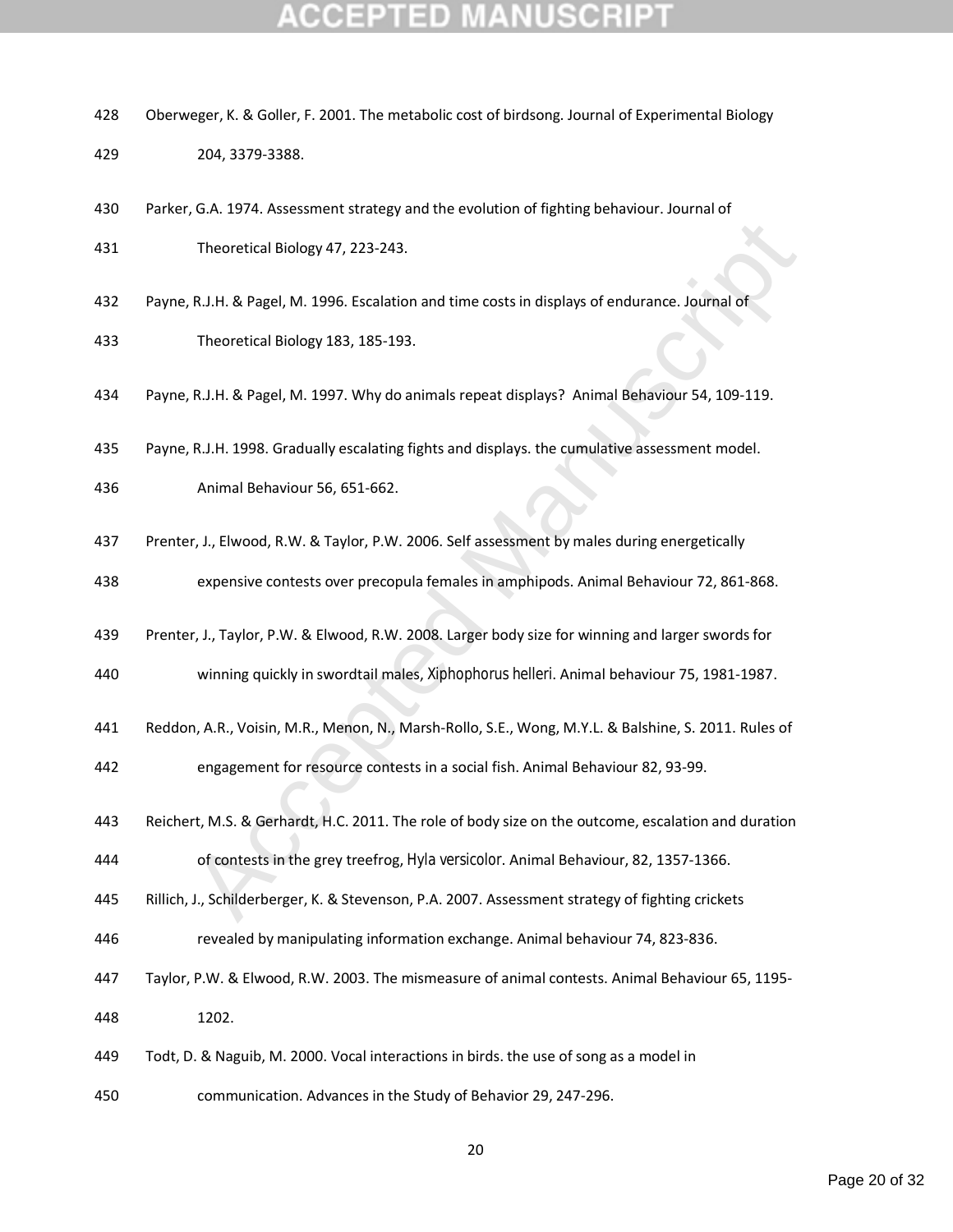#### E B CC  $\blacksquare$ 10 ۰  $\overline{\tau}$

- 451 Wagner, W.E. 1989. Fighting, assessment, and frequency alteration in Blanchard's cricket frog.
- 452 Behavioral Ecology and Sociobiology 25, 429-436.
- 453 Wolff, J.O. 1998. Breeding strategies, mate choice, and reproductive success in American bison.
- 454 Oikos 83, 529-544.
- 455
- 456
- 457

Accepted Manuscript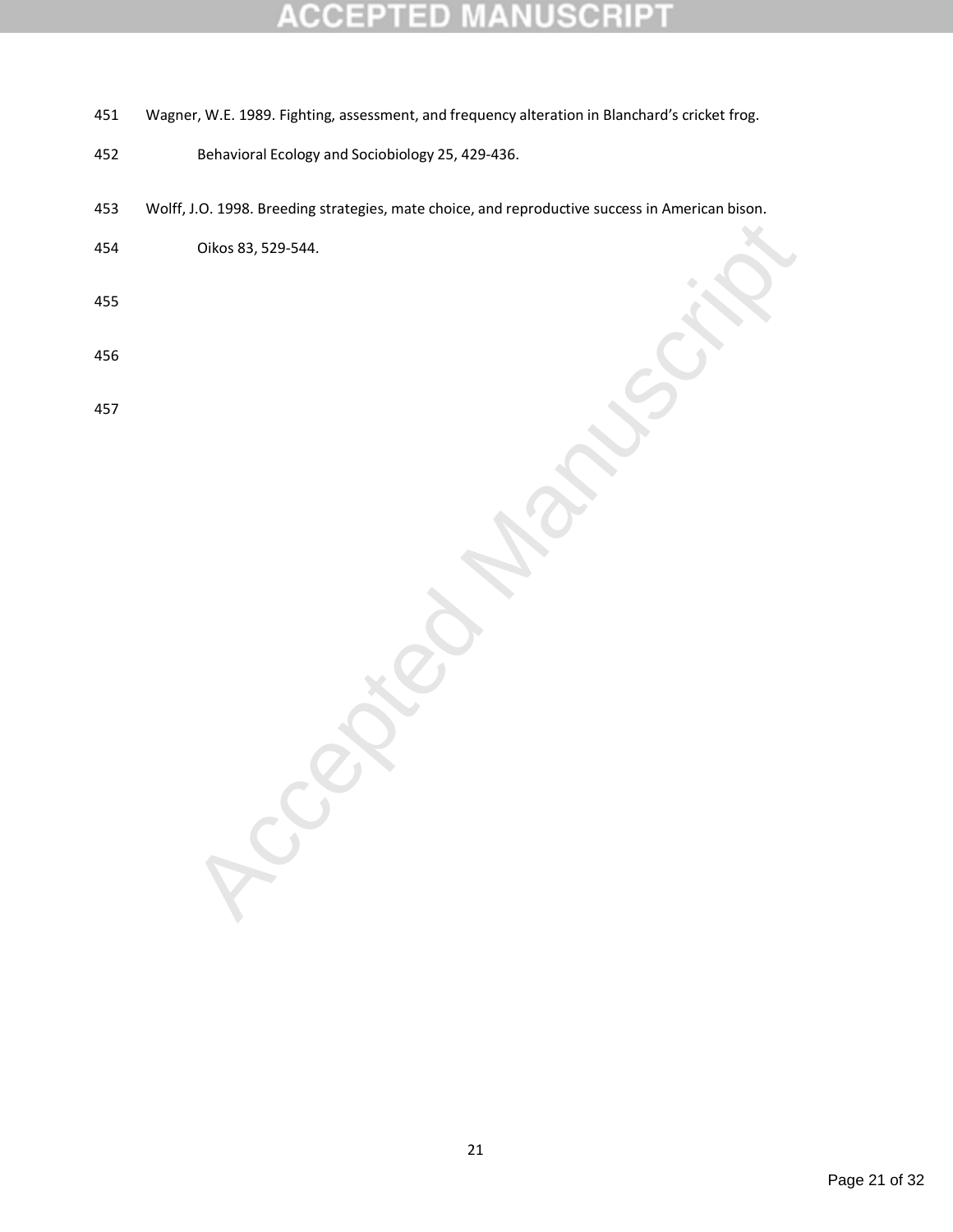| 457 | List of Figures                                                                                       |
|-----|-------------------------------------------------------------------------------------------------------|
| 458 |                                                                                                       |
| 459 | Figure 1. The relationship between winner and loser vocal rate controlling for the effects of the     |
| 460 | other contest actions and dominance rank. Panel A shows the relationship between winner groan         |
| 461 | rate and loser groan rate. Panel B shows the relationship between loser groan rate and winner         |
| 462 | groan rate.                                                                                           |
| 463 |                                                                                                       |
| 464 | Figure 2. The relationship between winner vocal rate and dominance rank after controlling for the     |
| 465 | effects of the remaining contest actions. Panel A shows the relationship between the winner's groan   |
| 466 | rate and dominance rank. Panel B shows the relationship between winner vocal rate and loser           |
| 467 | dominance rank.                                                                                       |
| 468 |                                                                                                       |
| 469 | Figure 3. The relationship between winner vocal rate and loser contest actions rates. Panel A shows   |
| 470 | the relationship between winner vocal rate and loser backward push rate. Panel B shows the            |
| 471 | relationship between vocal rate and loser jump clash rate.                                            |
| 472 |                                                                                                       |
| 473 | Figure 4. The relationship between loser vocal rate and winner retreat rate controlling for the other |
| 474 | fixed factors.                                                                                        |
| 475 |                                                                                                       |
| 476 | Figure 5. The relationship between dominance rank and contest duration during contests where          |
| 477 | winners (solid line) and/or losers (dashed line) engaged in groaning.                                 |
| 478 |                                                                                                       |
| 479 |                                                                                                       |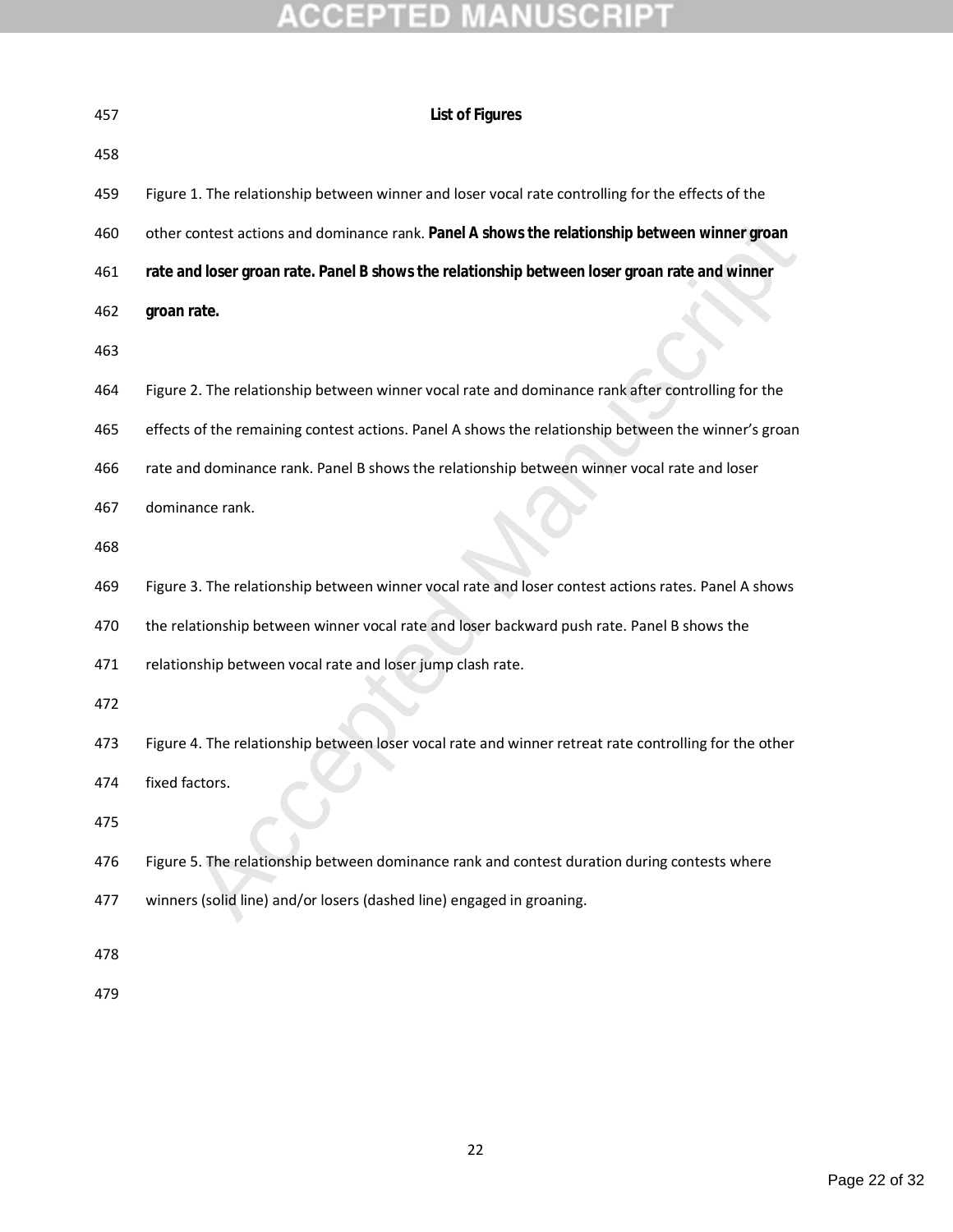#### **ACCEP NUSCRIPT** ED

479 Figure 1a



480

481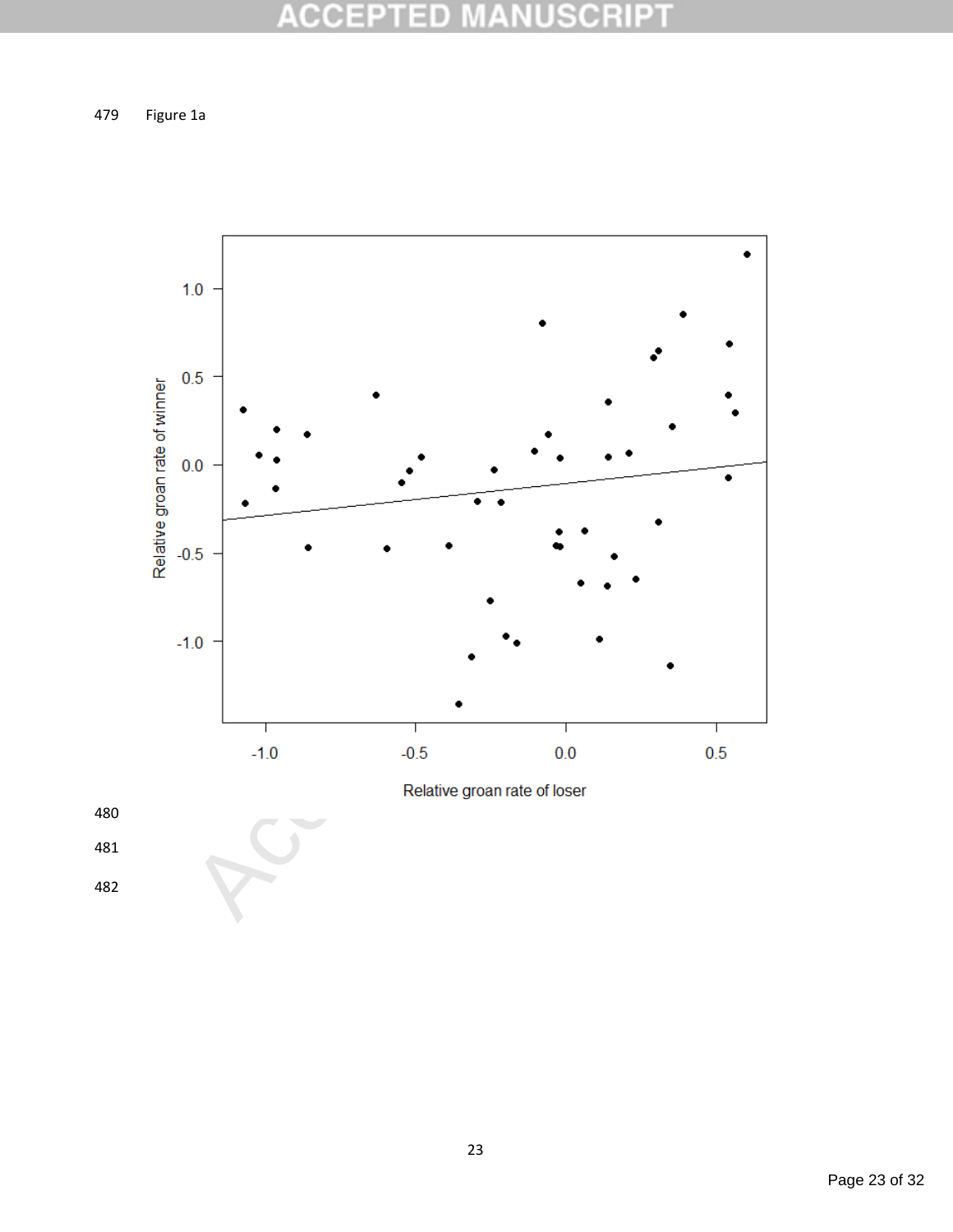#### **ACCEPT NUSCRIPT** ED  $\perp$

482 Figure 1b



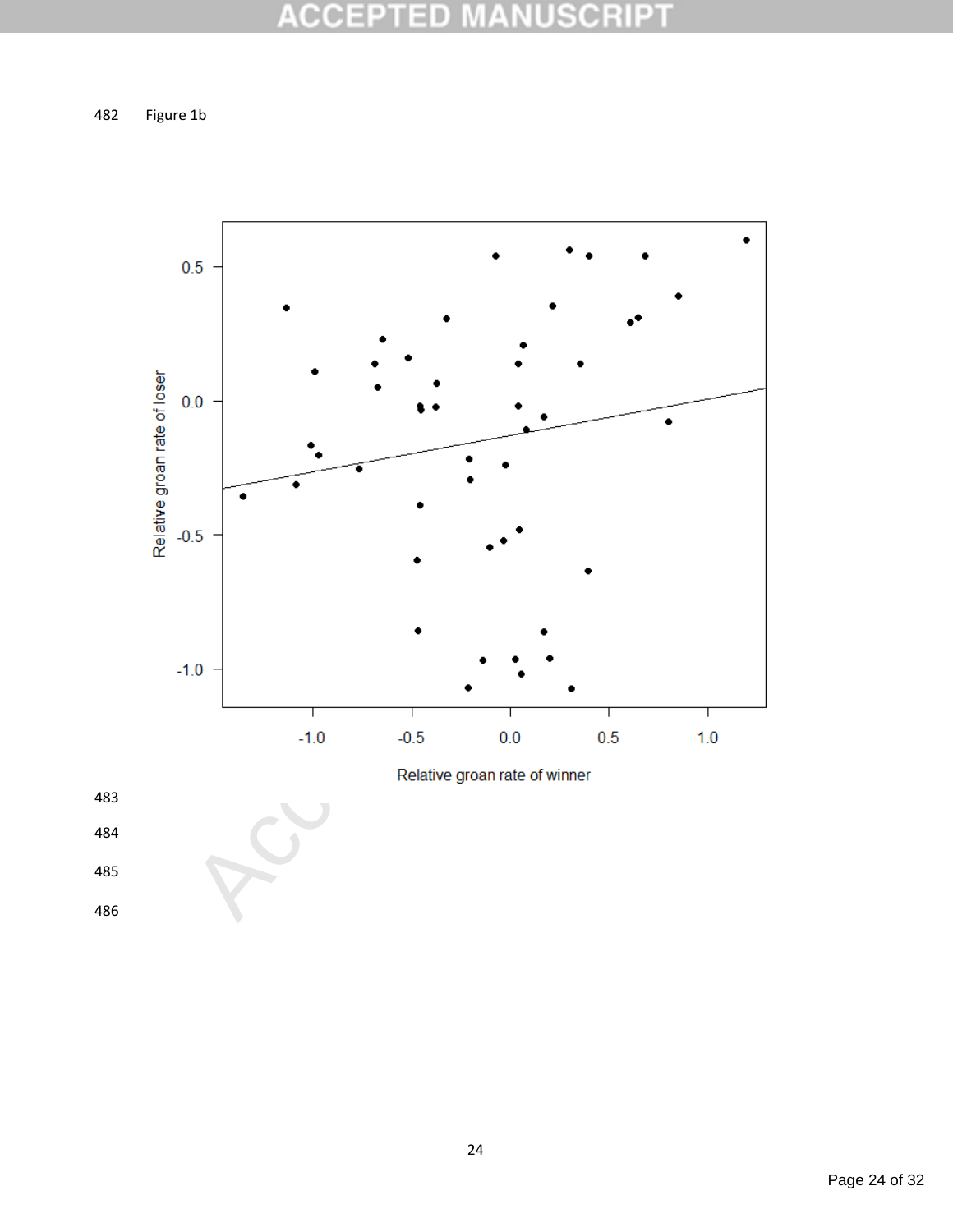#### **ACCEPT NUSCRIPT** ED ¥

486 Figure 2a





Page 25 of 32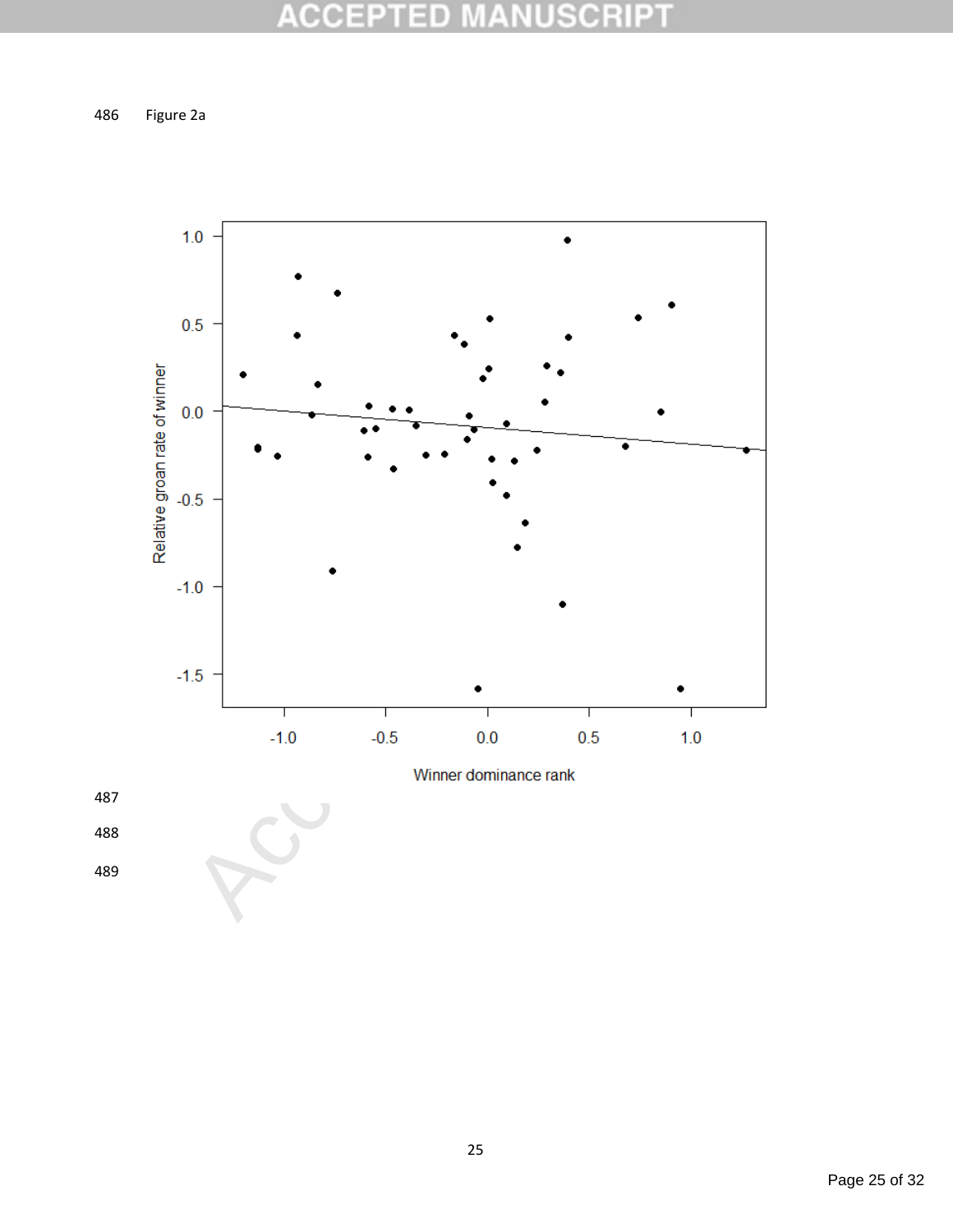#### **ACCEPTI NUSCRIPT** ED ¥

489 Figure 2b



490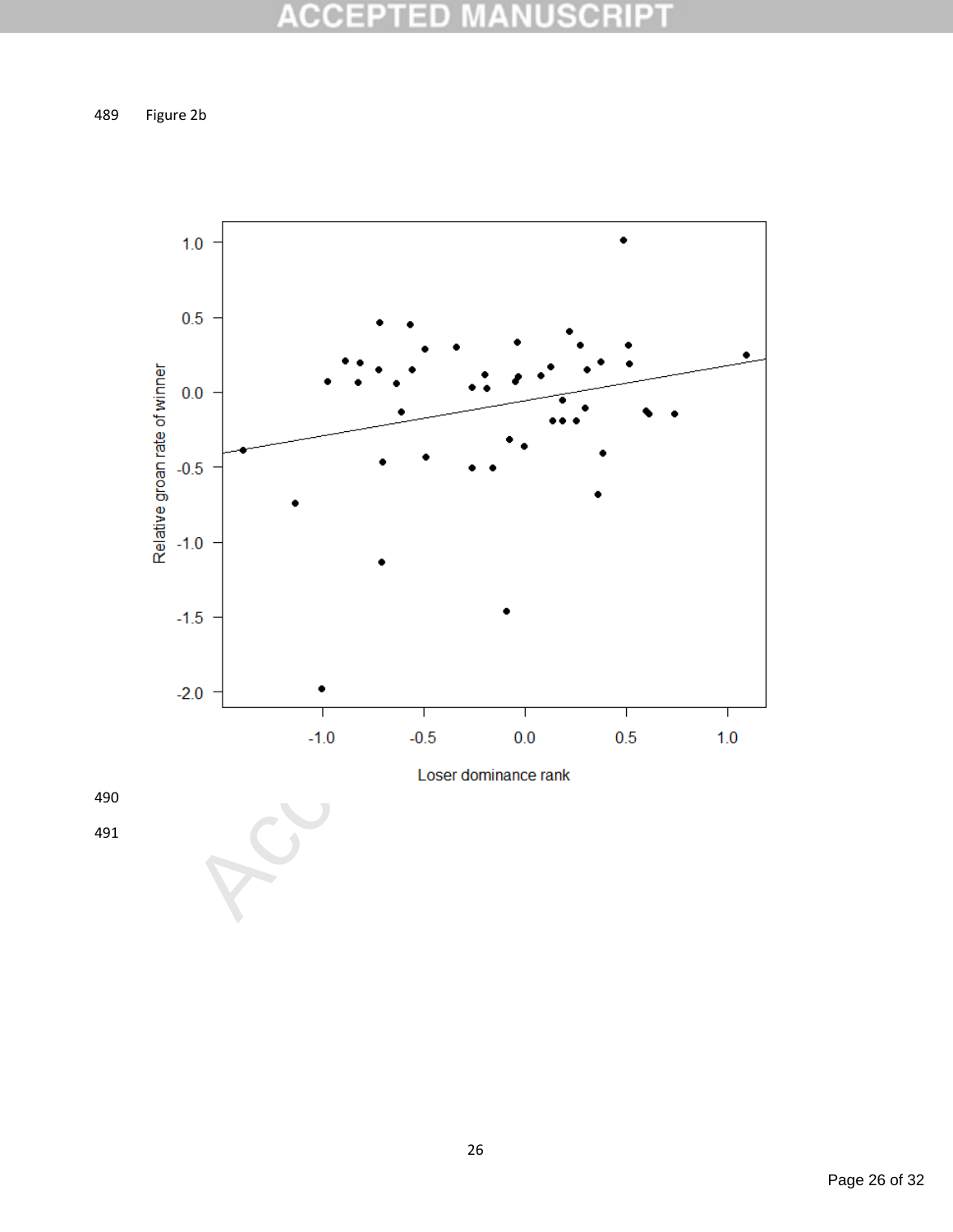491 Figure 3a



492

493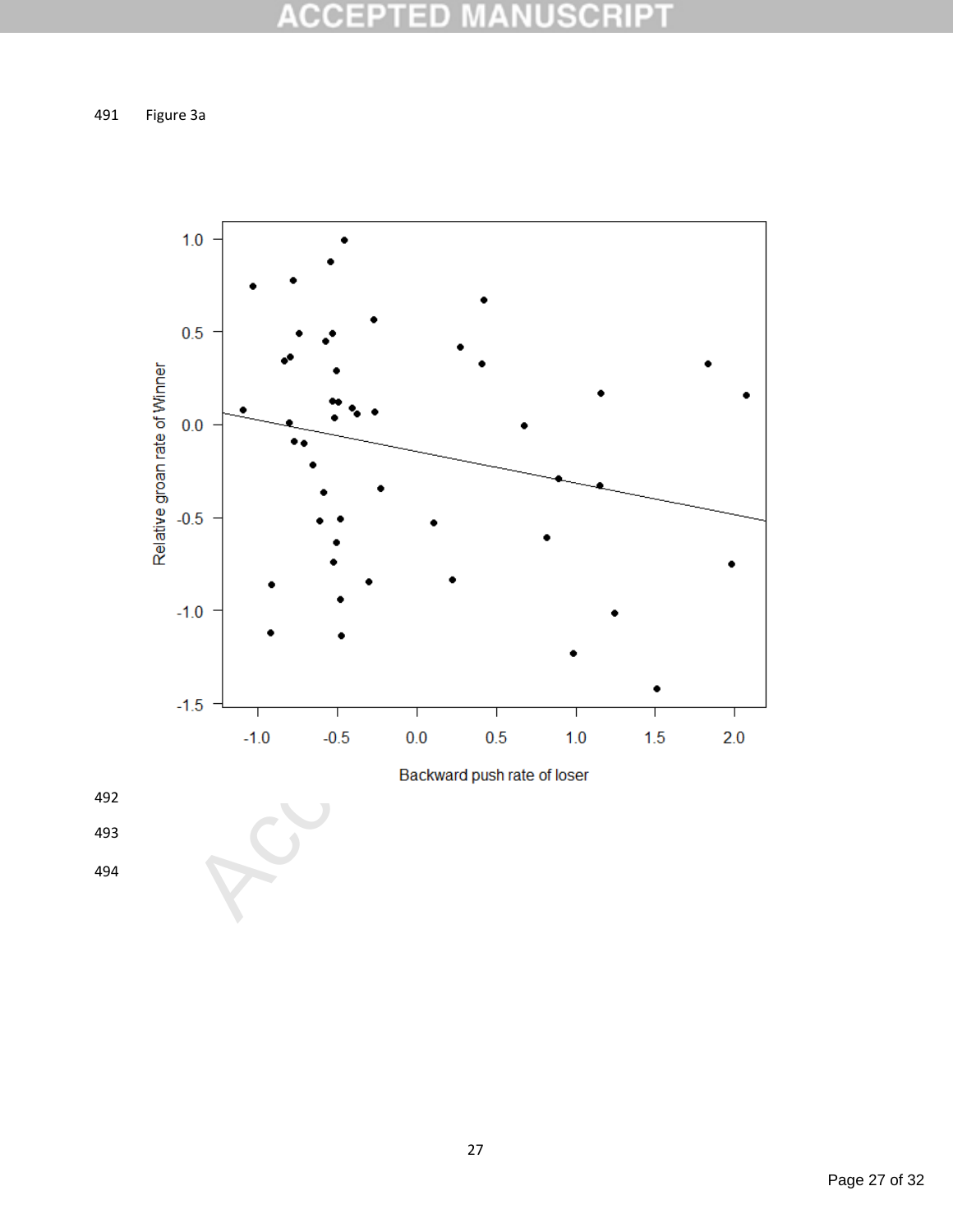494 Figure 3b





496

497

Page 28 of 32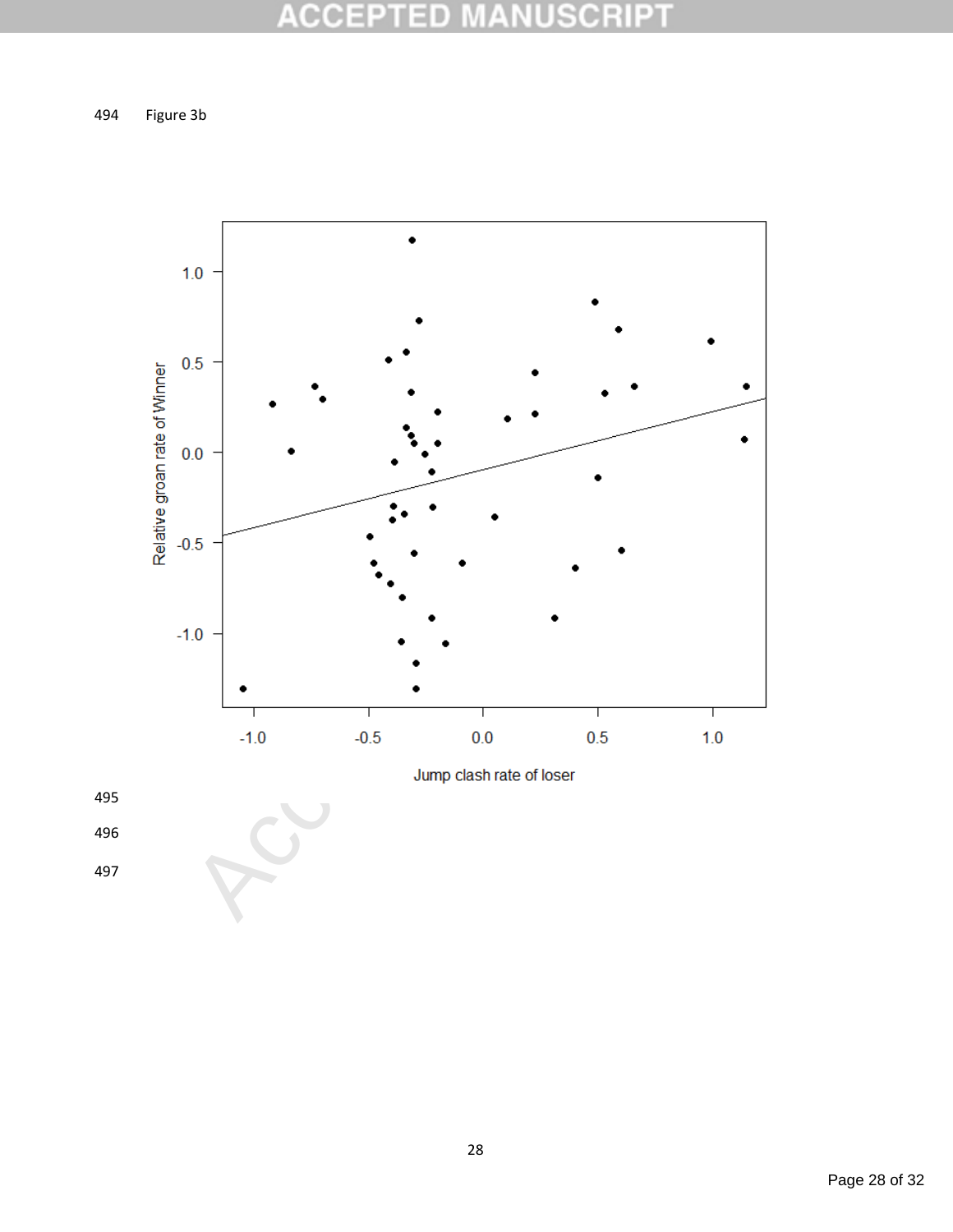497 Figure 4



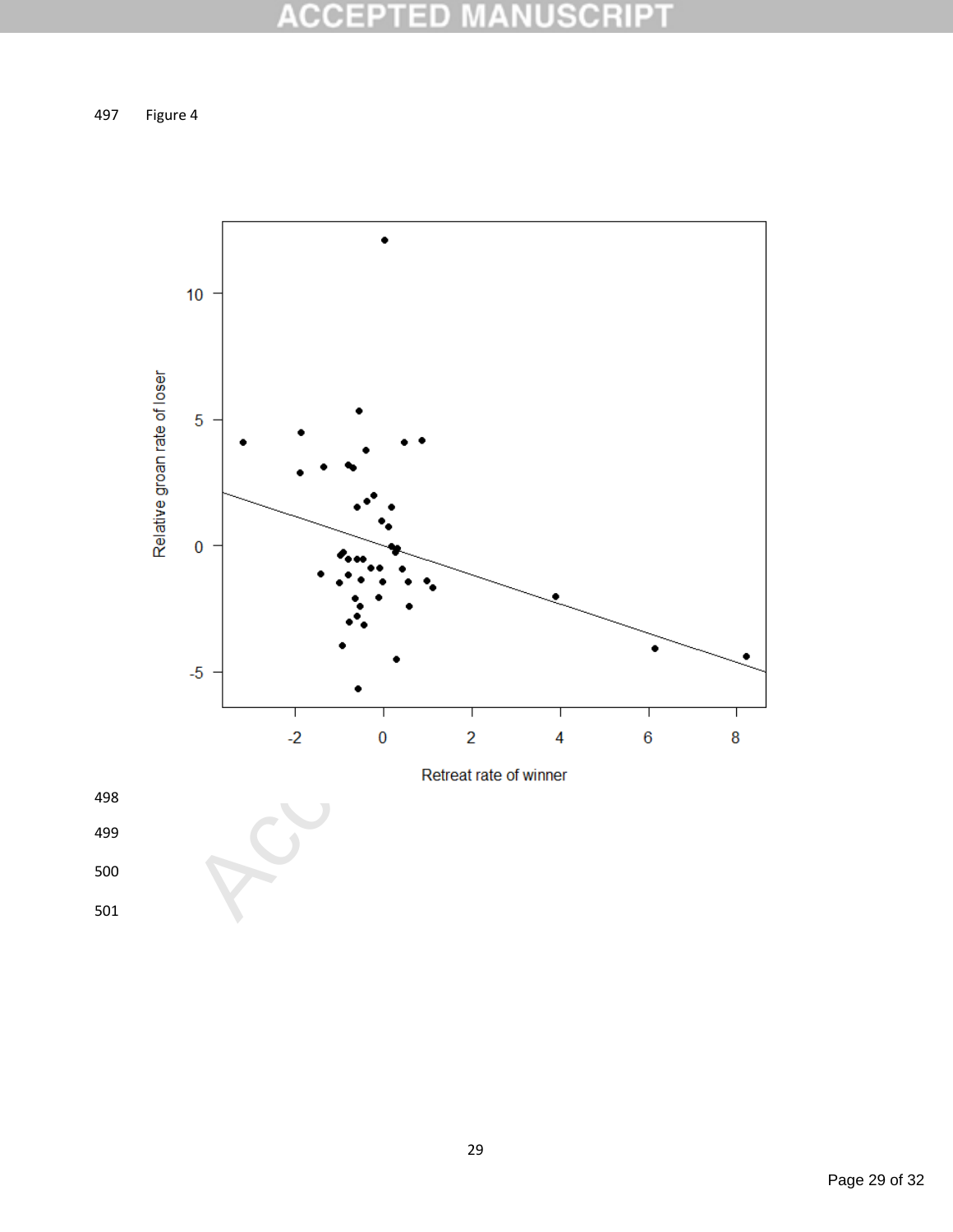#### **ACCE SCRIPT** D  $\blacksquare$

501 Figure 5

502

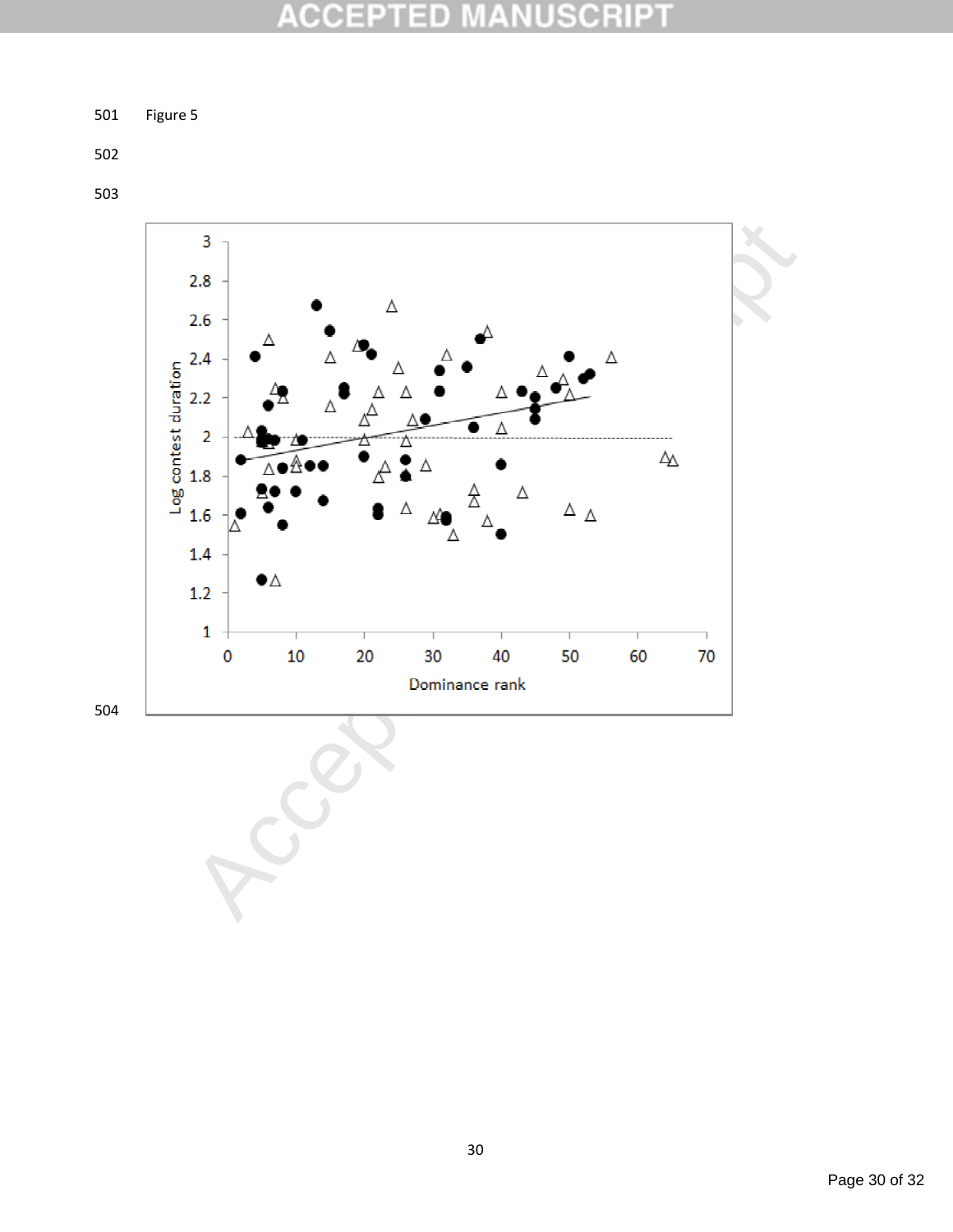| Table 1. Two generalised linear mixed models describing the contribution of nine fixed factors to winner and loser groan rate. |                           |          |           |                          |          |           |  |  |  |  |  |
|--------------------------------------------------------------------------------------------------------------------------------|---------------------------|----------|-----------|--------------------------|----------|-----------|--|--|--|--|--|
| <b>Fixed effects</b>                                                                                                           | Winner vocal rate         | Estimate | <b>SE</b> | Loser vocal rate         | Estimate | <b>SE</b> |  |  |  |  |  |
|                                                                                                                                |                           |          |           |                          |          |           |  |  |  |  |  |
| Intercept                                                                                                                      | $z = 0.38$ , $p = 0.7$    |          |           | $z = 2.76$ , $p = .006$  | 1.22     | 0.44      |  |  |  |  |  |
| Opponent groan rate                                                                                                            | $z = 3.19$ , $p = 0.001$  | 0.07     | 0.02      | $z = 2.00$ , $p = 0.048$ | 0.07     | 0.03      |  |  |  |  |  |
| Winner dominance rank                                                                                                          | $z = -3.80$ , $p = 0.002$ | $-0.04$  | 0.01      | $z = -0.85$ , $p = 0.4$  | $-0.01$  | 0.01      |  |  |  |  |  |
| Loser dominance rank                                                                                                           | $z = 3.19$ , $p = 0.001$  | 0.04     | 0.01      | $z = -1.05$ , $p = 0.3$  | $-0.01$  | 0.01      |  |  |  |  |  |
| Winner backward push rate                                                                                                      | $z = 1.01$ , $p = 0.3$    | 0.05     | 0.05      | $z = 0.304$ , $p = 0.8$  | 0.02     | 0.05      |  |  |  |  |  |
| Loser backward push rate                                                                                                       | $z = -3.01$ , $p = 0.003$ | $-0.42$  | 0.14      | $z = 1.64$ , $p = 0.1$   | 0.20     | 0.12      |  |  |  |  |  |
| Winner jump clash rate                                                                                                         | $z = -1.00$ , $p = 0.3$   | $-0.04$  | 0.04      | $z = 0.62$ , $p = 0.5$   | 0.03     | 0.04      |  |  |  |  |  |
| Loser jump clash rate                                                                                                          | $z = 3.14$ , $p = 0.002$  | 0.28     | 0.09      | $z = -0.300$ , $p = 0.8$ | $-0.03$  | 0.11      |  |  |  |  |  |
| Winner retreat rate                                                                                                            | $z = 1.64$ , $p = 0.1$    | 0.14     | 0.08      | $z = -2.25$ , $p = 0.02$ | $-0.39$  | 0.17      |  |  |  |  |  |
| Loser retreat rate                                                                                                             | $z = -1.38$ , $p = 0.2$   | $-0.03$  | 0.02      | $z = -0.11$ , $p = 0.9$  | $-0.001$ | 0.01      |  |  |  |  |  |

2 Winner rate model. AIC = 147.1, log likelihood = -57.57; Loser rate model. AIC = 158, log likelihood = -63.02.